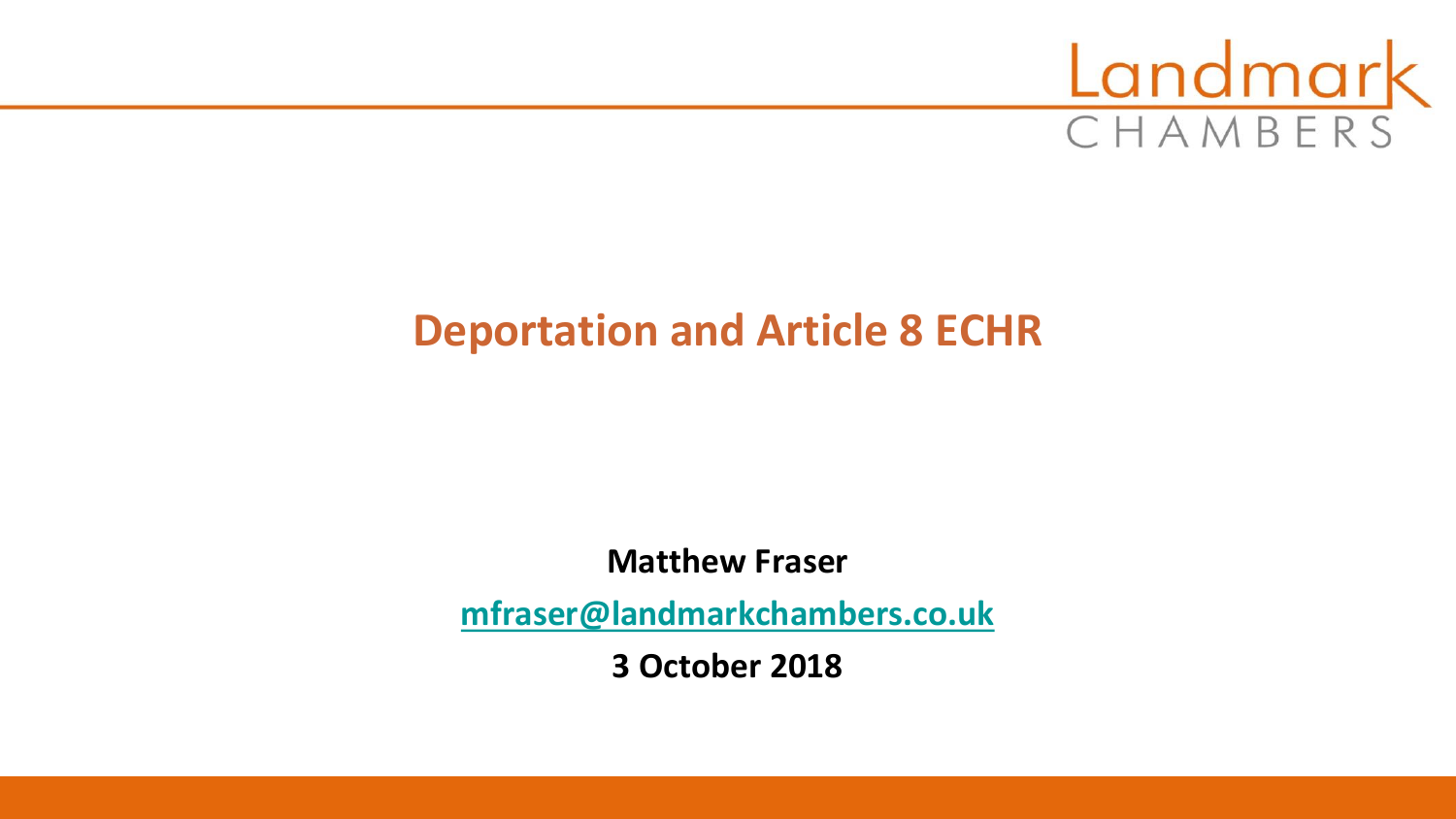# **Legal framework – Immigration Act 1971**

Section 3(5) of the Immigration Act 1971:

A person who is not a British citizen is liable to deportation from the United Kingdom, amongst other things, if the Secretary of State deems his deportation to be conducive to the public good.

Section 5(1):

Where a person is liable to deportation under section 3(5), the Secretary of State may make a deportation order against him (and in certain circumstances against the spouse, civil partner or child of that person).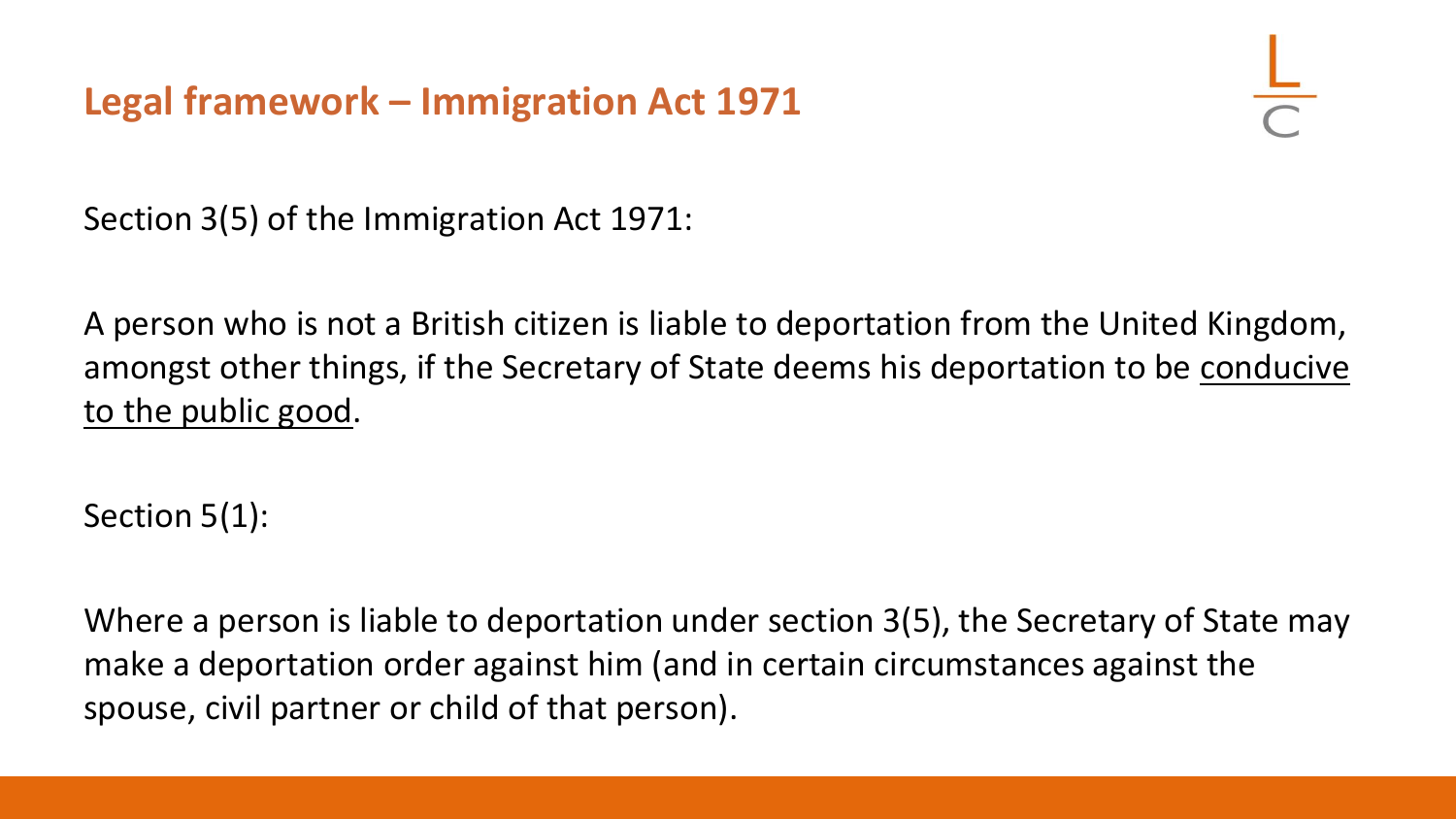Section 32 of the UK Borders Act 2007 (the "2007 Act") (Automatic Deportation):

The Secretary of State is required to make a deportation order if the provisions in section 32 (the "foreign criminal" conditions) are satisfied and none of the exceptions in section 33 apply.

One exception (section 33(2)(a)):

Where removal of the foreign criminal would breach a person's Convention rights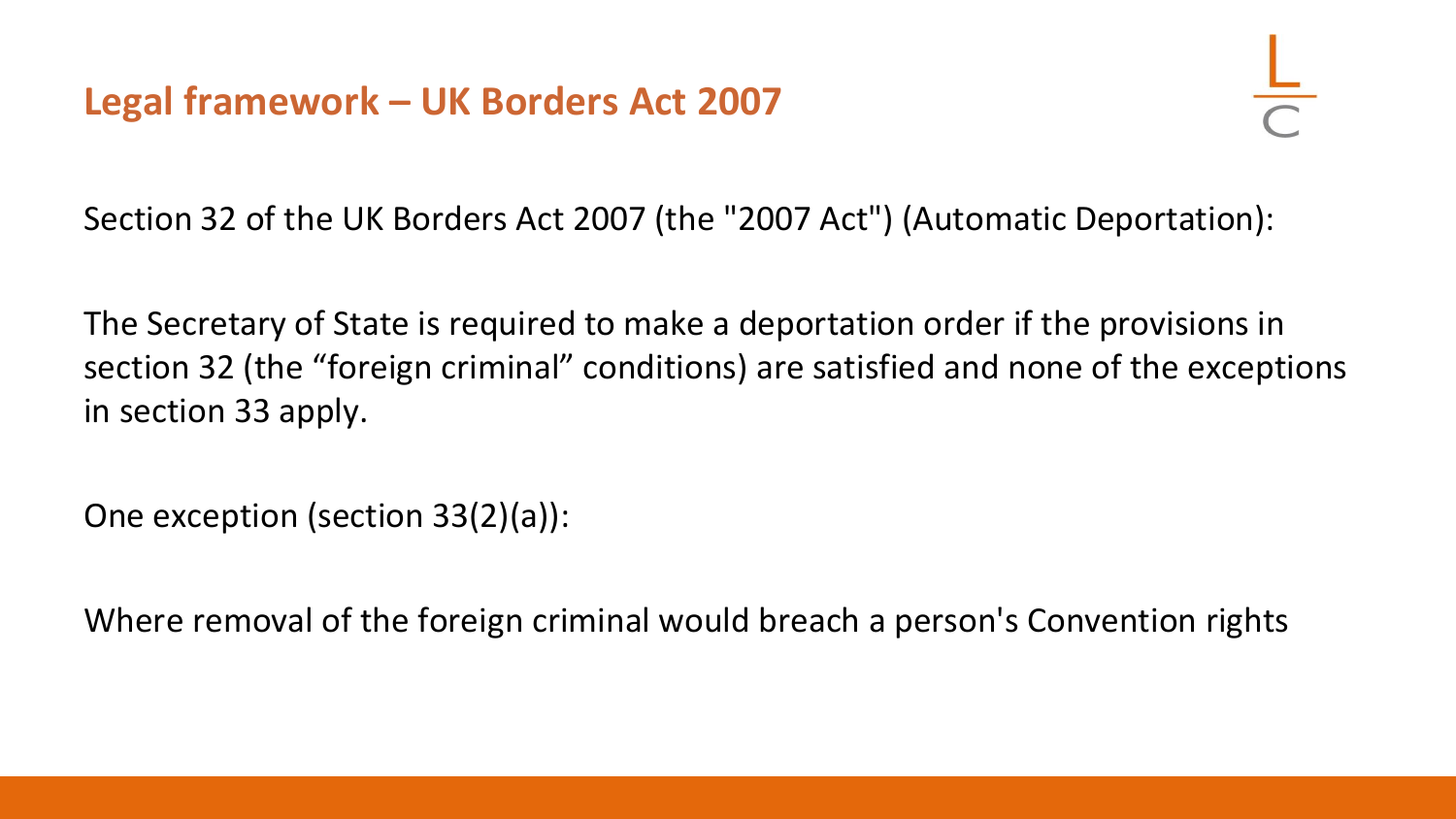Applications for the revocation of deportation orders are determined by the Secretary of State and his officials in accordance with Part 13 of the Immigration Rules.

*A362. Where Article 8 is raised in the context of deportation under Part 13 of these Rules, the claim under Article 8 will only succeed where the requirements of these rules as at 28 July 2014 are met, regardless of when the notice of intention to deport or the deportation order, as appropriate, was served.*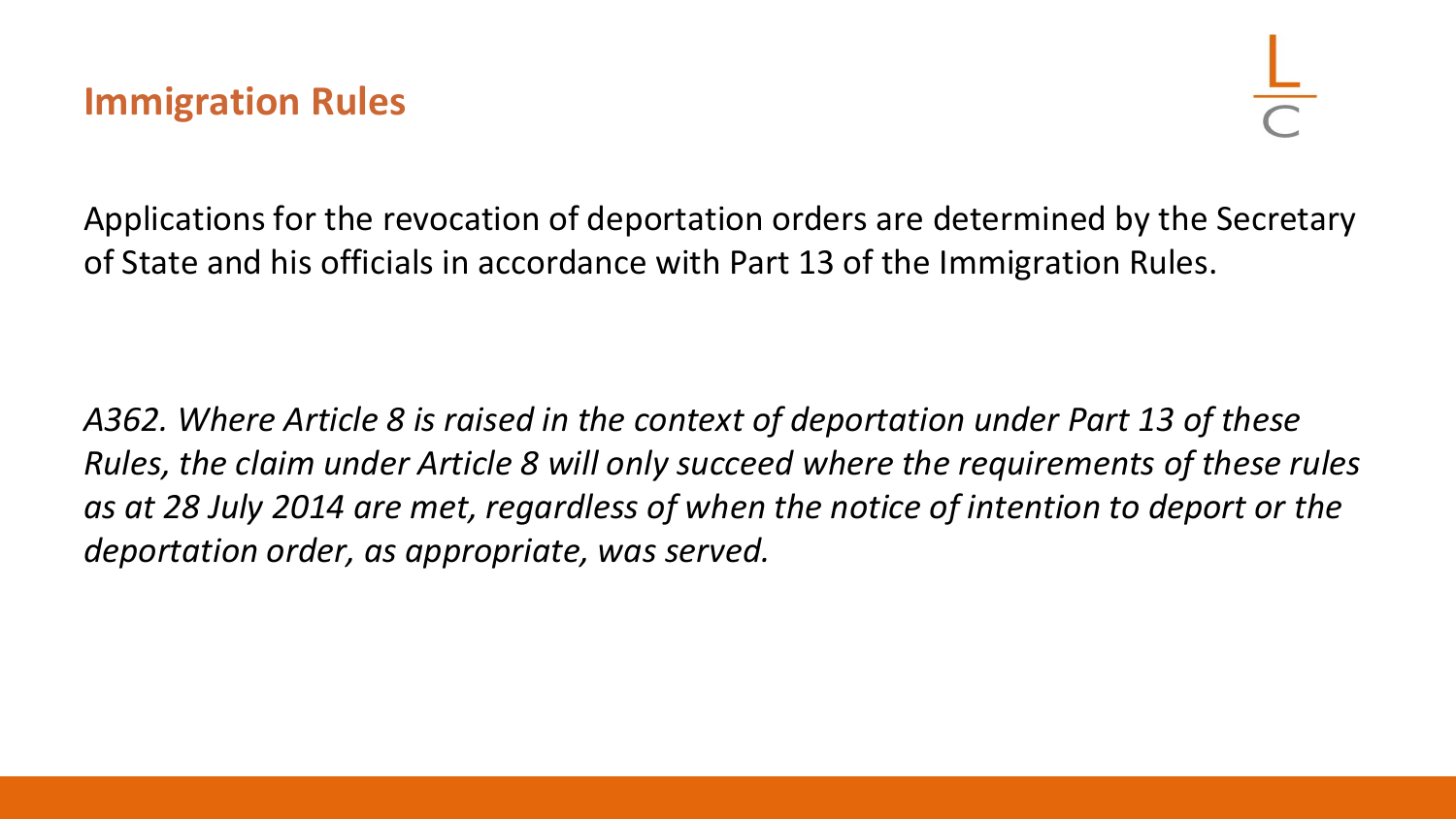390. An application for revocation of a deportation order will be considered in the light of all the circumstances including the following:

(i) the grounds on which the order was made;

(ii) any representations made in support of revocation;

(iii) the interests of the community, including the maintenance of an effective immigration control;

(iv) the interests of the applicant, including any compassionate circumstances.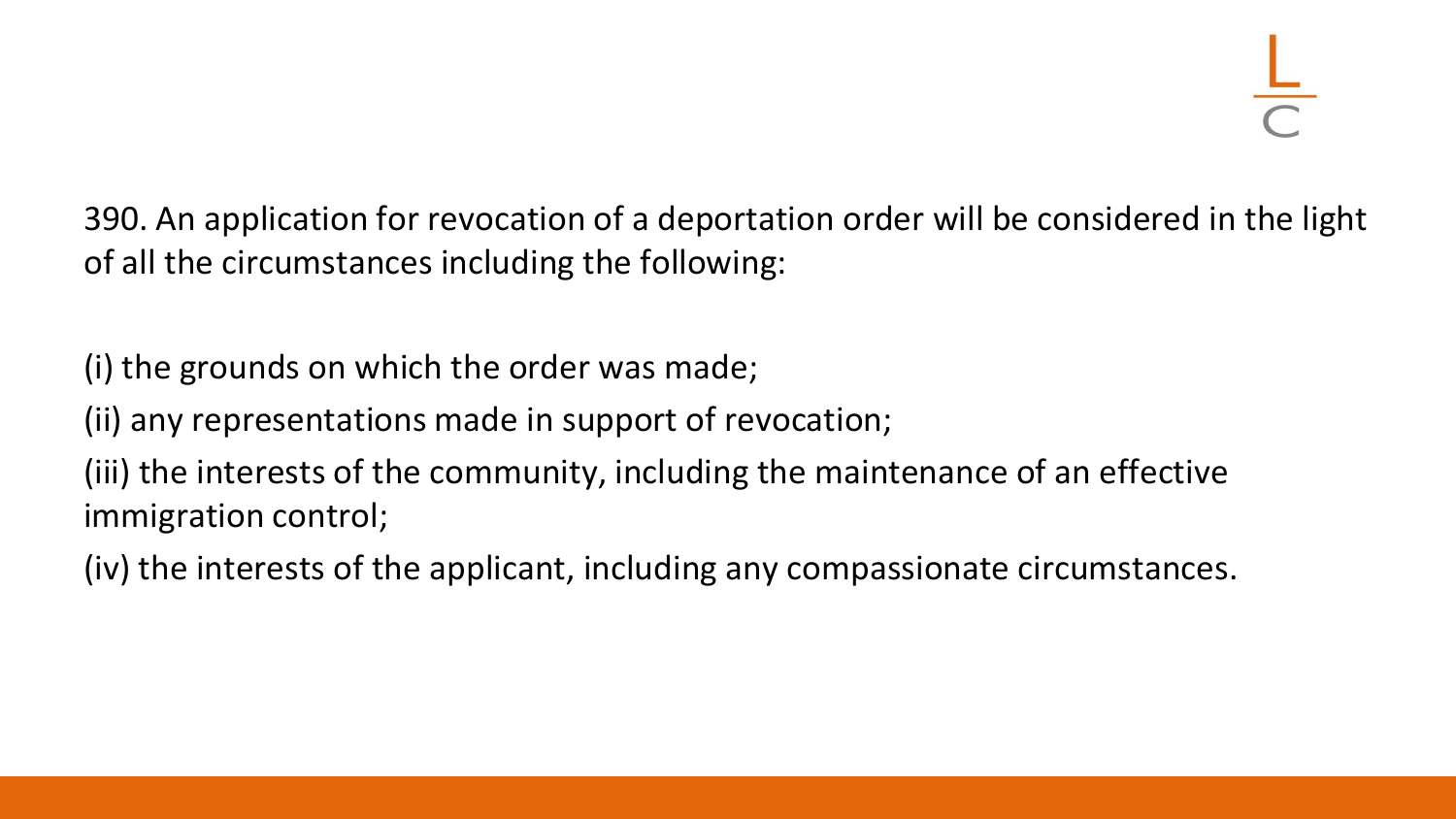390A. Where paragraph 398 applies the Secretary of State will consider whether paragraph 399 or 399A applies and, if it does not, it will only be in exceptional circumstances that the public interest in maintaining the deportation order will be outweighed by other factors.

397. A deportation order will not be made if the person's removal pursuant to the order would be contrary to the UK's obligations under the Refugee Convention or the Human Rights Convention. Where deportation would not be contrary to these obligations, it will only be in exceptional circumstances that the public interest in deportation is outweighed.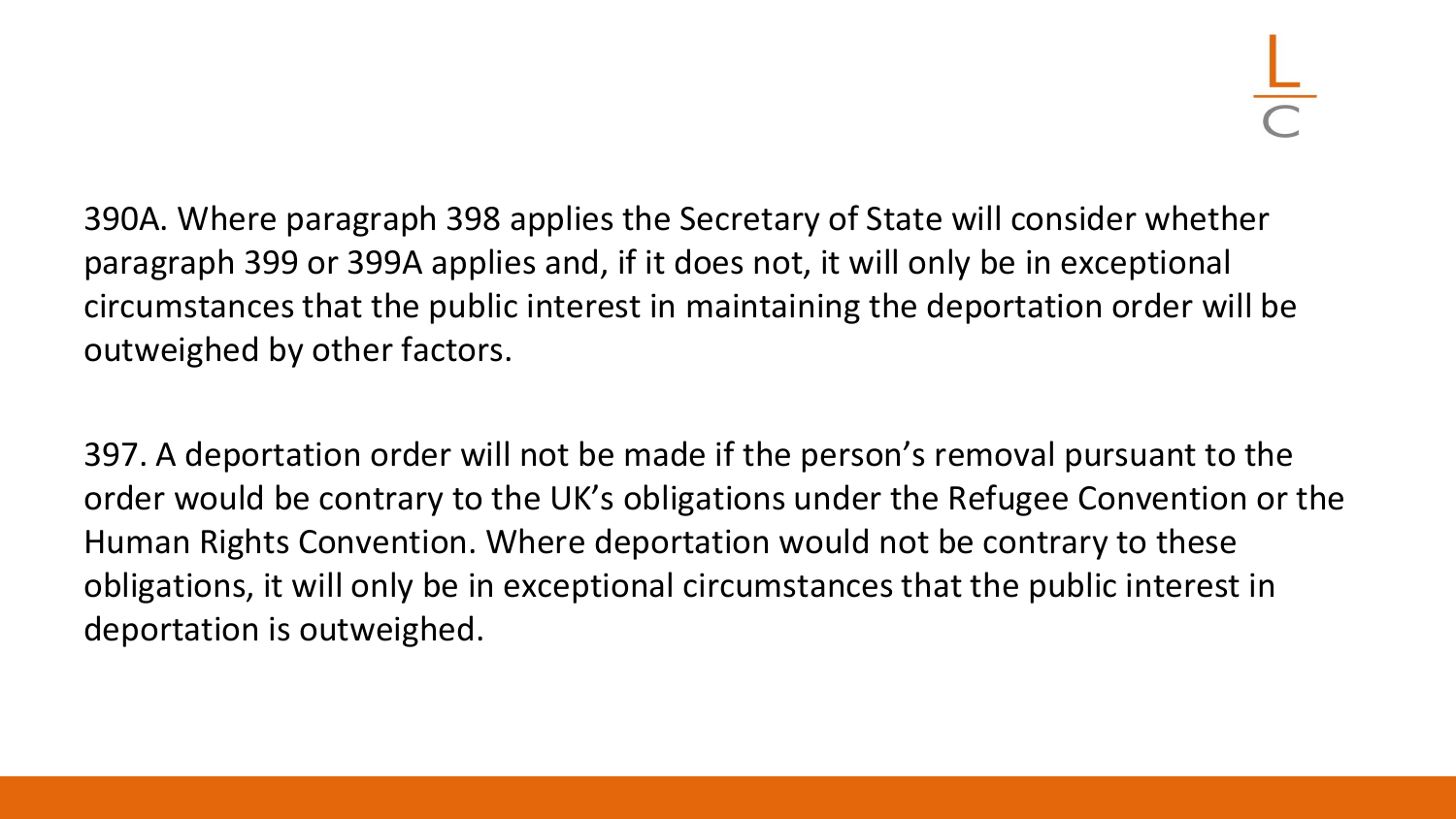A398. These rules apply where:

(a) a foreign criminal liable to deportation claims that his deportation would be contrary to the United Kingdom's obligations under Article 8 of the Human Rights Convention;

(b) a foreign criminal applies for a deportation order made against him to be revoked.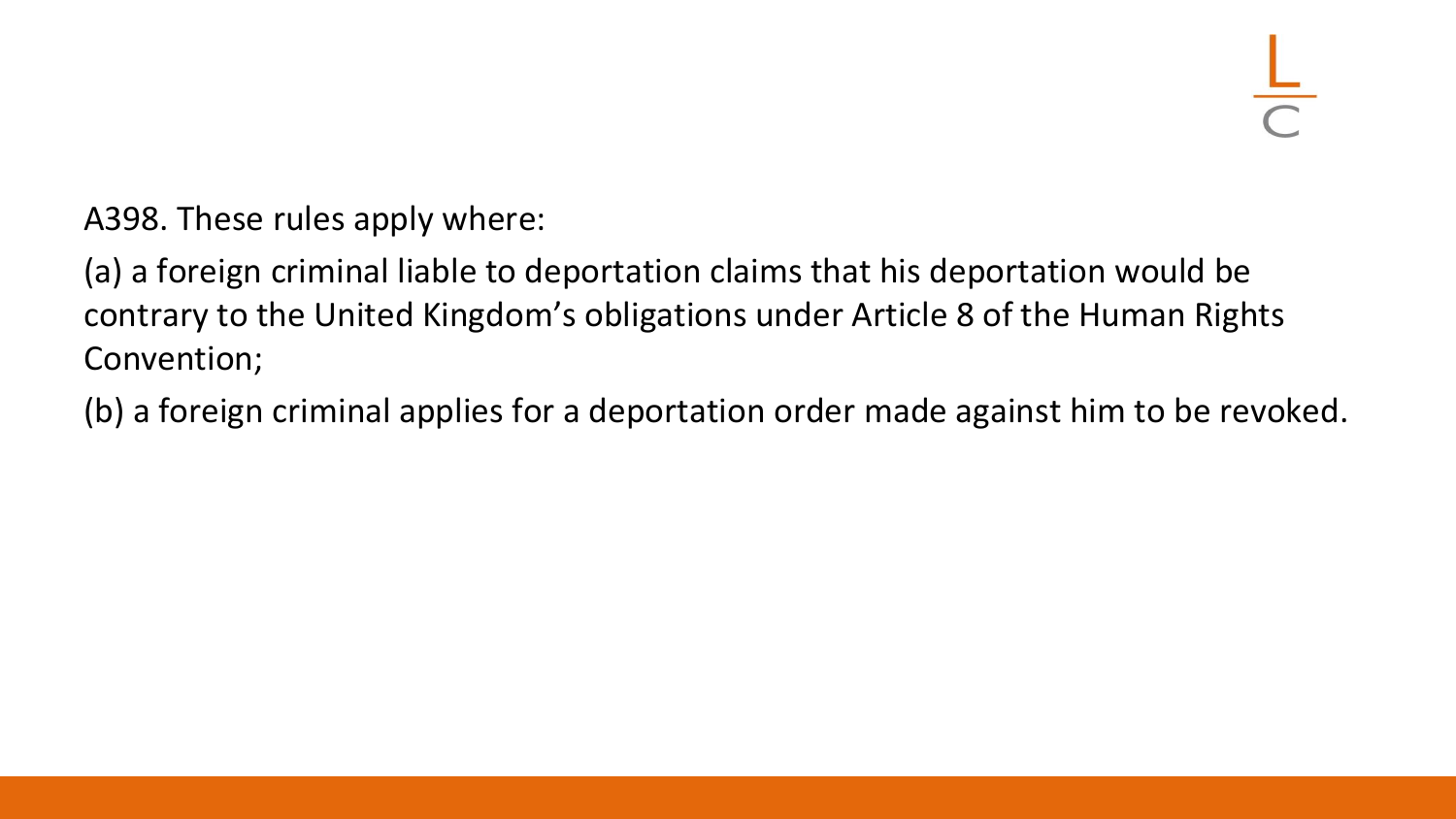398. Where a person claims that their deportation would be contrary to the UK's obligations under Article 8 of the Human Rights Convention, and

(a) they have been sentenced to a period of imprisonment of at least 4 years; (b) they have been sentenced to a period of less than 4 years but at least 12 months; (c) in the view of the Secretary of State, their offending has caused serious harm or they are a persistent offender who shows a particular disregard for the law;

the Secretary of State in assessing that claim will consider whether paragraph 399 or 399A applies and, if it does not, the public interest in deportation will only be outweighed by other factors where there are very compelling circumstances over and above those described in paragraphs 399 and 399A.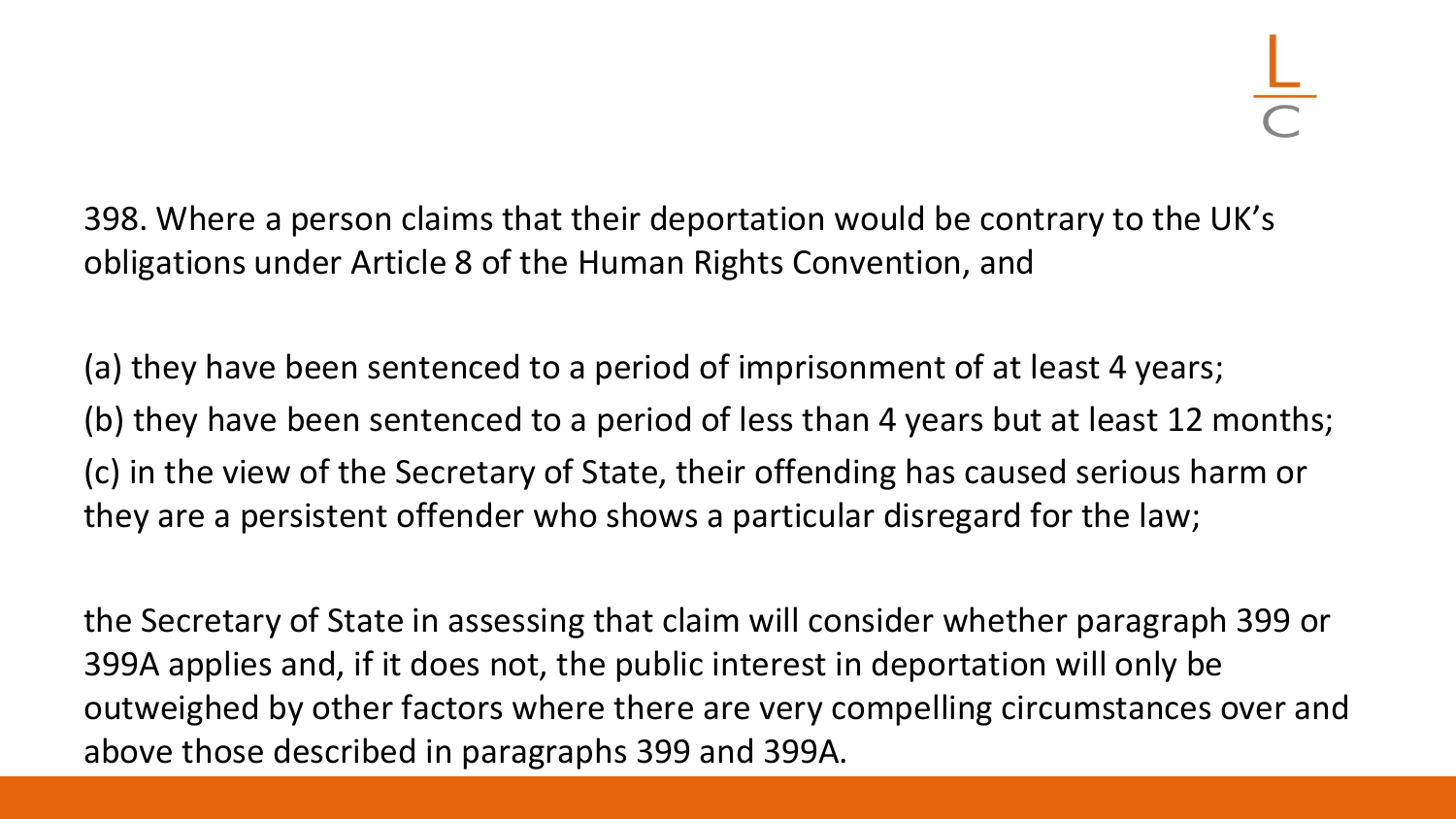399. This paragraph applies where paragraph 398 (b) or (c) applies if –

(a) the person has a genuine and subsisting parental relationship with a child under the age of 18 years who is in the UK, and

(i) the child is a British Citizen; or

(ii) the child has lived in the UK continuously for at least the 7 years immediately preceding the date of the immigration decision; and in either case

(a) it would be unduly harsh for the child to live in the country to which the person is to be deported; and

(b) it would be unduly harsh for the child to remain in the UK without the person who is to be deported; or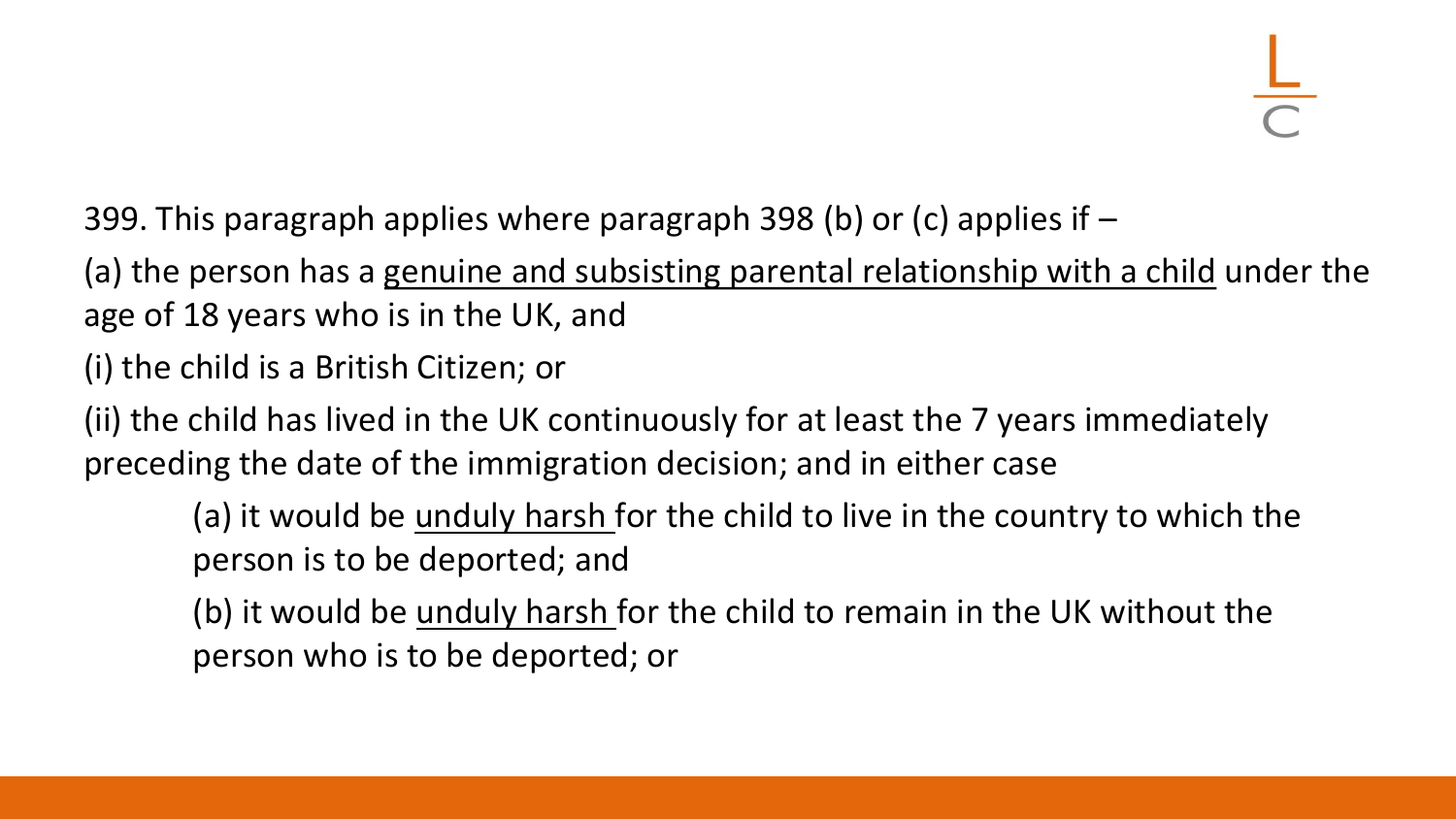399. (cont)

(b) the person has a genuine and subsisting relationship with a partner who is in the UK and is a British Citizen or settled in the UK, and

(i) the relationship was formed at a time when the person (deportee) was in the UK lawfully and their immigration status was not precarious; and

(ii) it would be unduly harsh for that partner to live in the country to which the person is to be deported, because of compelling circumstances over and above those described in paragraph EX.2. of Appendix FM; and

(iii) it would be unduly harsh for that partner to remain in the UK without the person who is to be deported.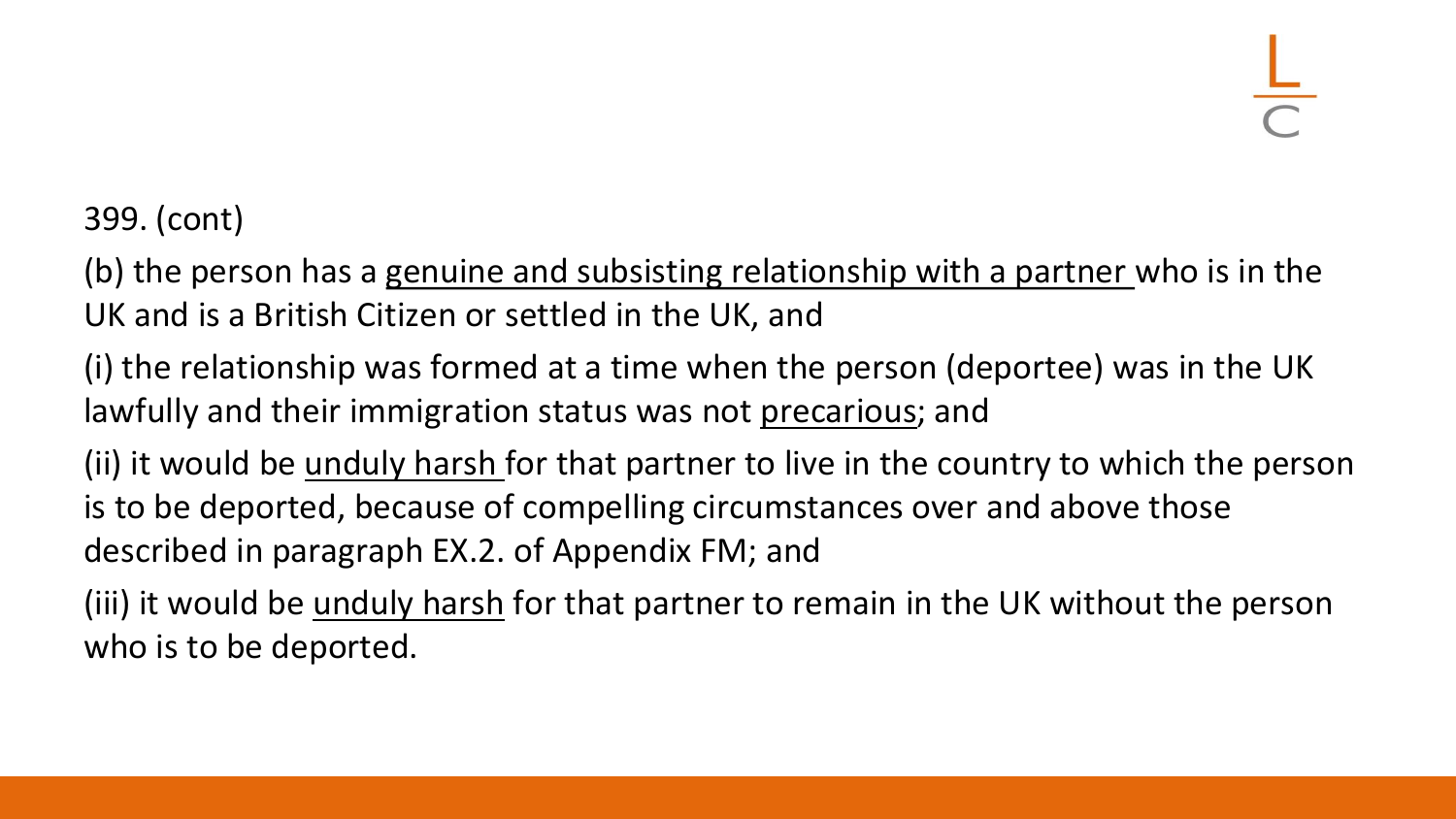399A. This paragraph applies where paragraph 398(b) or (c) applies if –

(a) the person has been lawfully resident in the UK for most of his life; and (b) he is socially and culturally integrated in the UK; and (c) there would be very significant obstacles to his integration into the country to which it is proposed he is deported.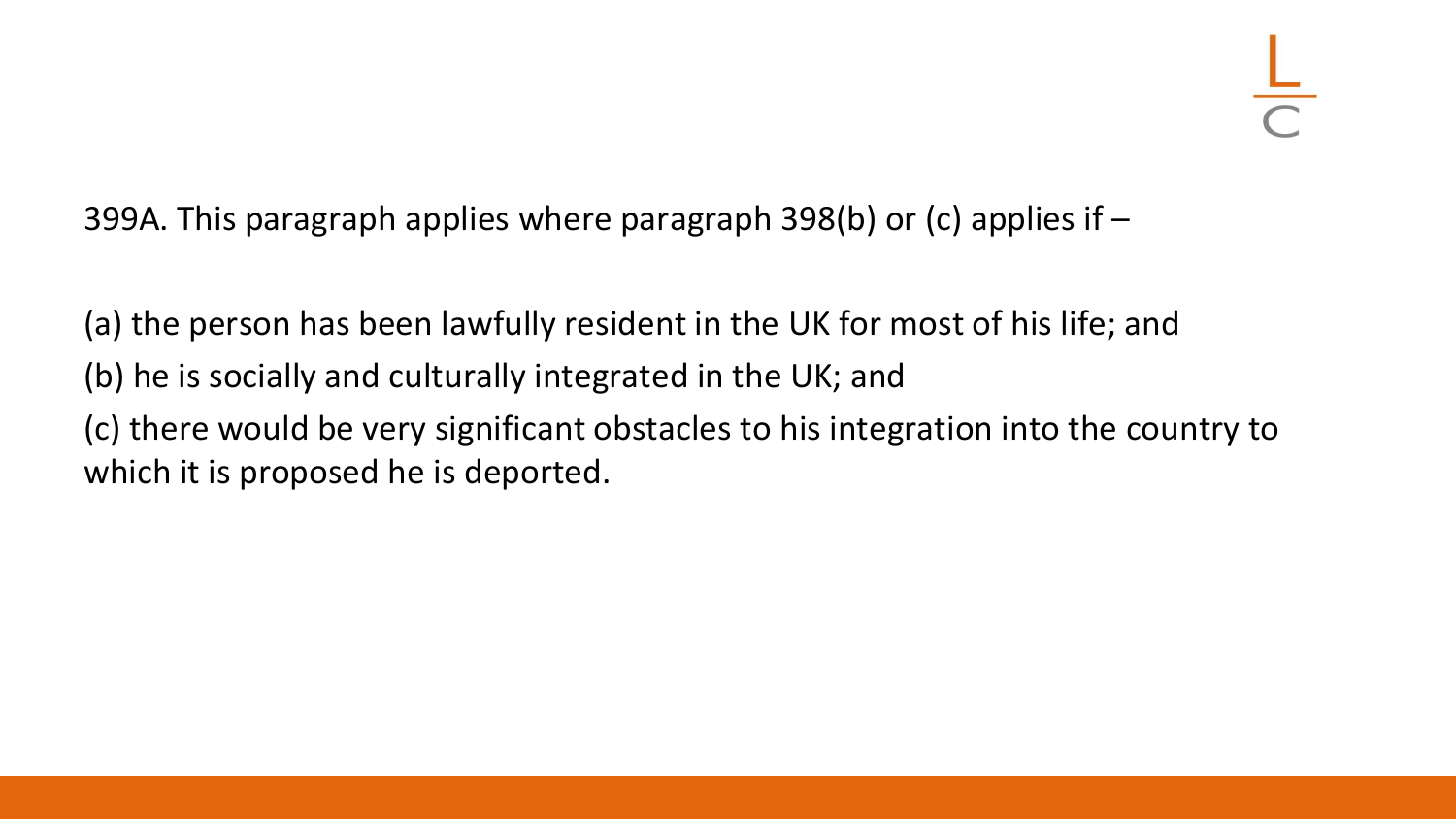# **Right of appeal**

Section 82(1) of the Nationality, Immigration and Asylum Act 2002:

The right to appeal to the First Tier Tribunal against "an immigration decision" includes the decision to make a deportation order and to refuse to revoke such an order.

The grounds upon which an appeal can be brought are set out at section 84(1) and include at (g) that removal would be unlawful under section 6 of the Human Rights Act 1998 as being incompatible with the appellant's convention rights.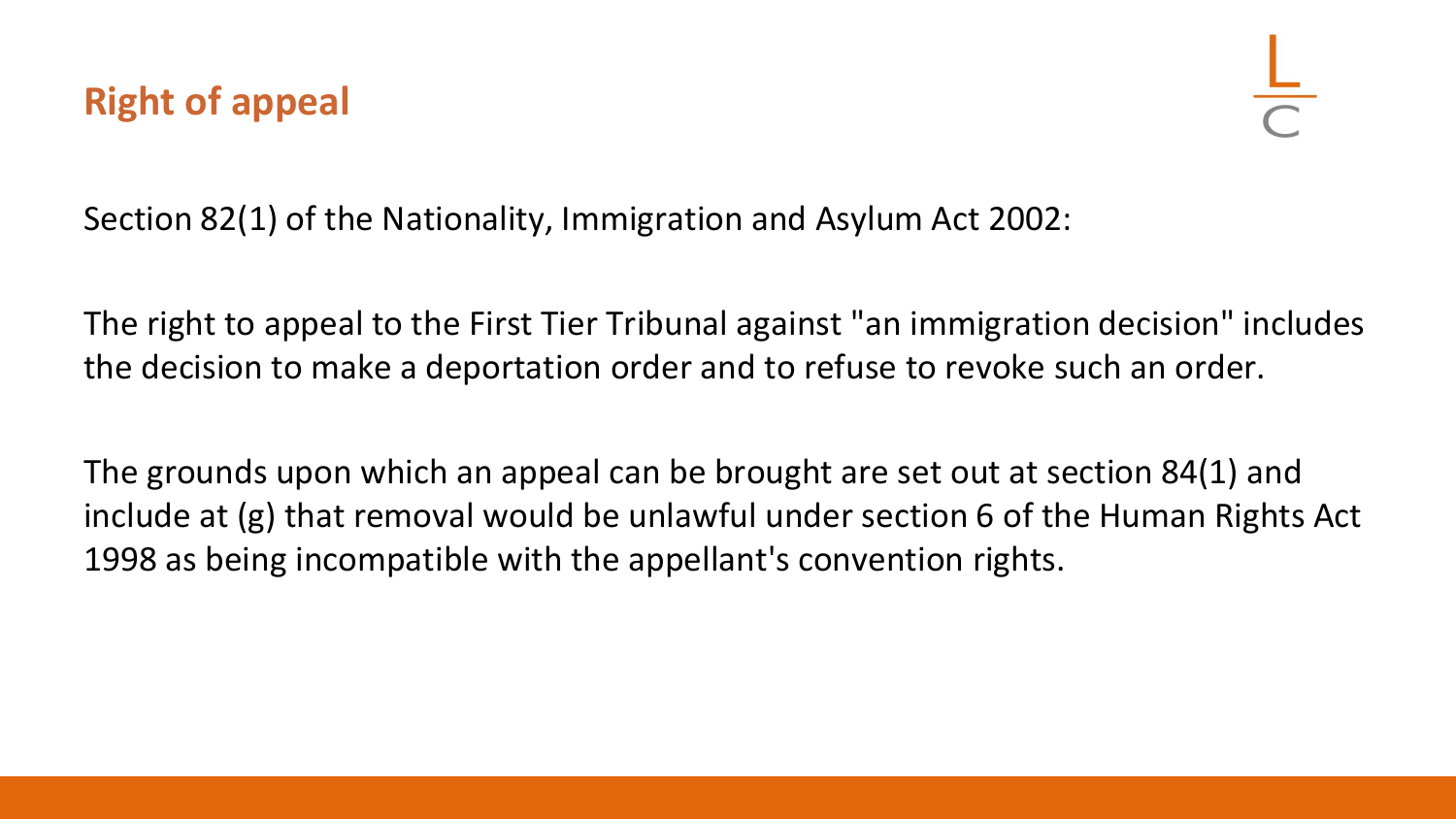## **The 2002 Act**

Since 28 July 2014, where a court or tribunal is required to determine whether a decision made under the Immigration Acts breaches a person's Article 8 rights, the provisions of section 117A-D of the Nationality, Immigration and Asylum Act 2002 (the "2002 Act") apply.

When considering the "public interest question", i.e. the question of whether an interference with a person's Article 8 rights is justified, the court or tribunal is required to have regard, in all cases, to the considerations set out in section 117B and in cases concerning the deportation of foreign criminals, to the considerations set out in section 117C: see section 117A.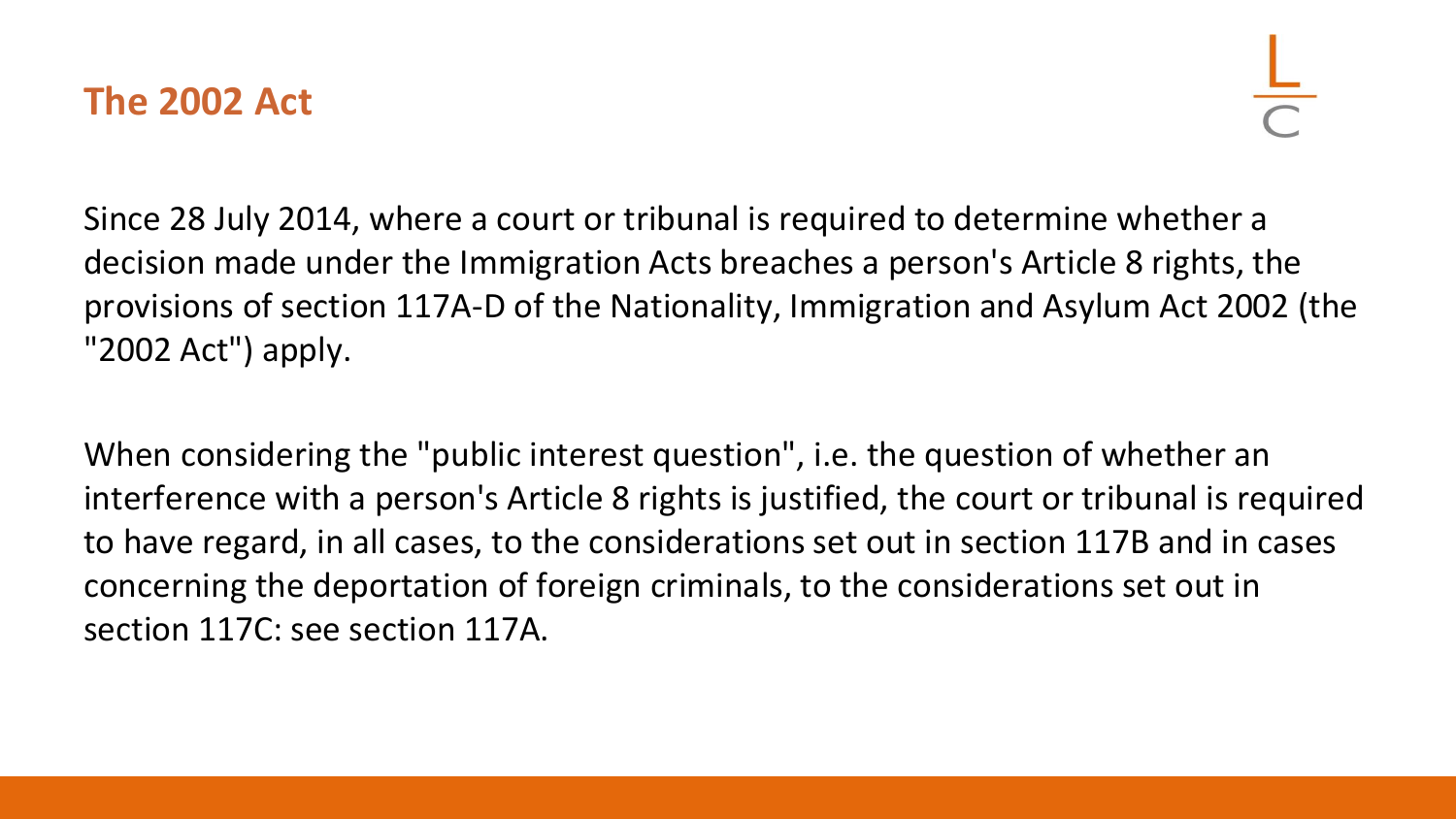Section 117B:

The maintenance of effective immigration controls is in the public interest.

It is in the public interest … that persons who seek to enter or remain in the United Kingdom are able to speak English

It is in the public interest that persons who seek to enter or remain in the United Kingdom are financially independent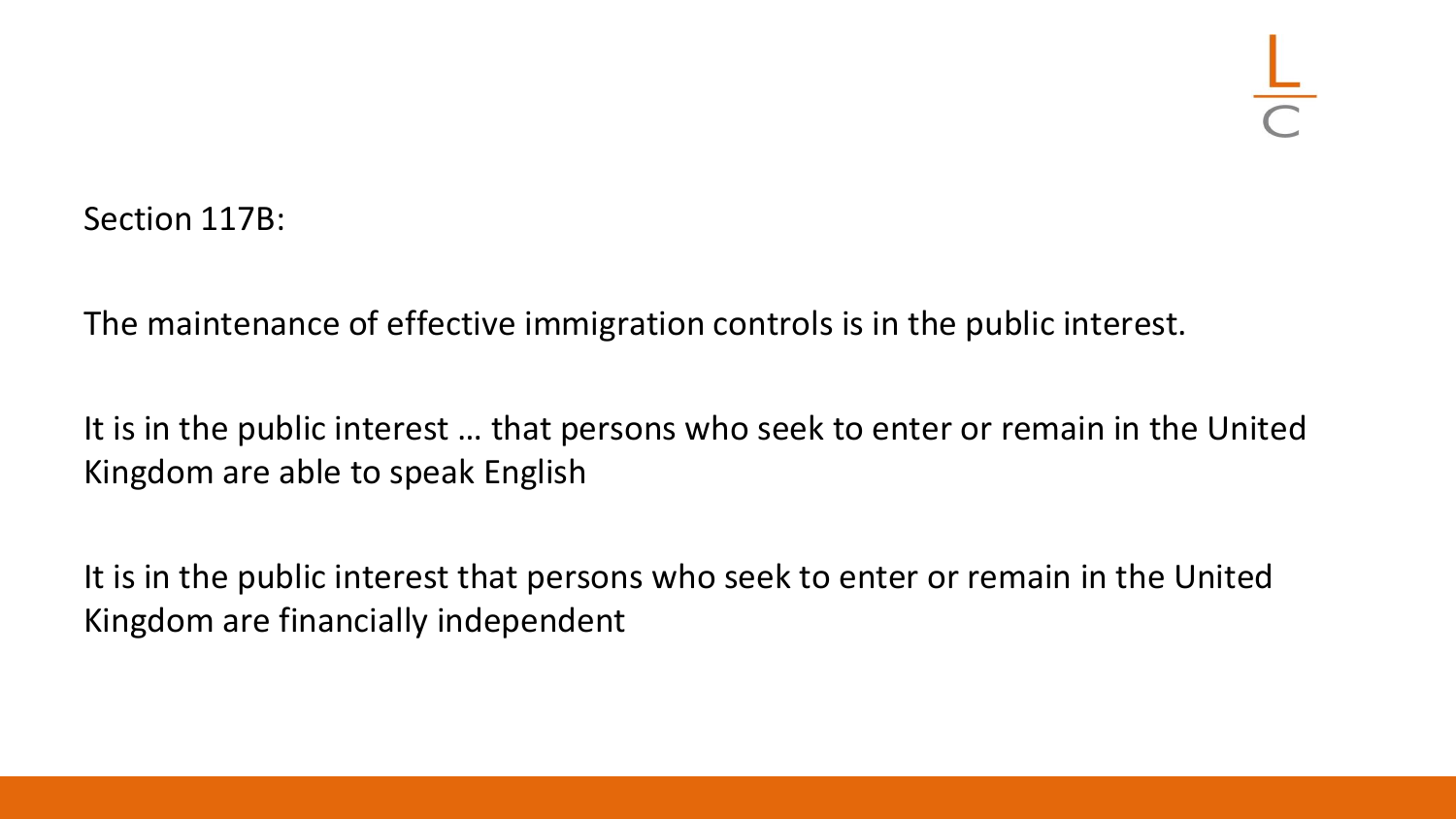117B cont.

Little weight should be given to a private life, or a relationship formed with a qualifying partner, that is established by a person at a time when the person is in the United Kingdom unlawfully.

Little weight should be given to a private life established by a person at a time when the person's immigration status is precarious.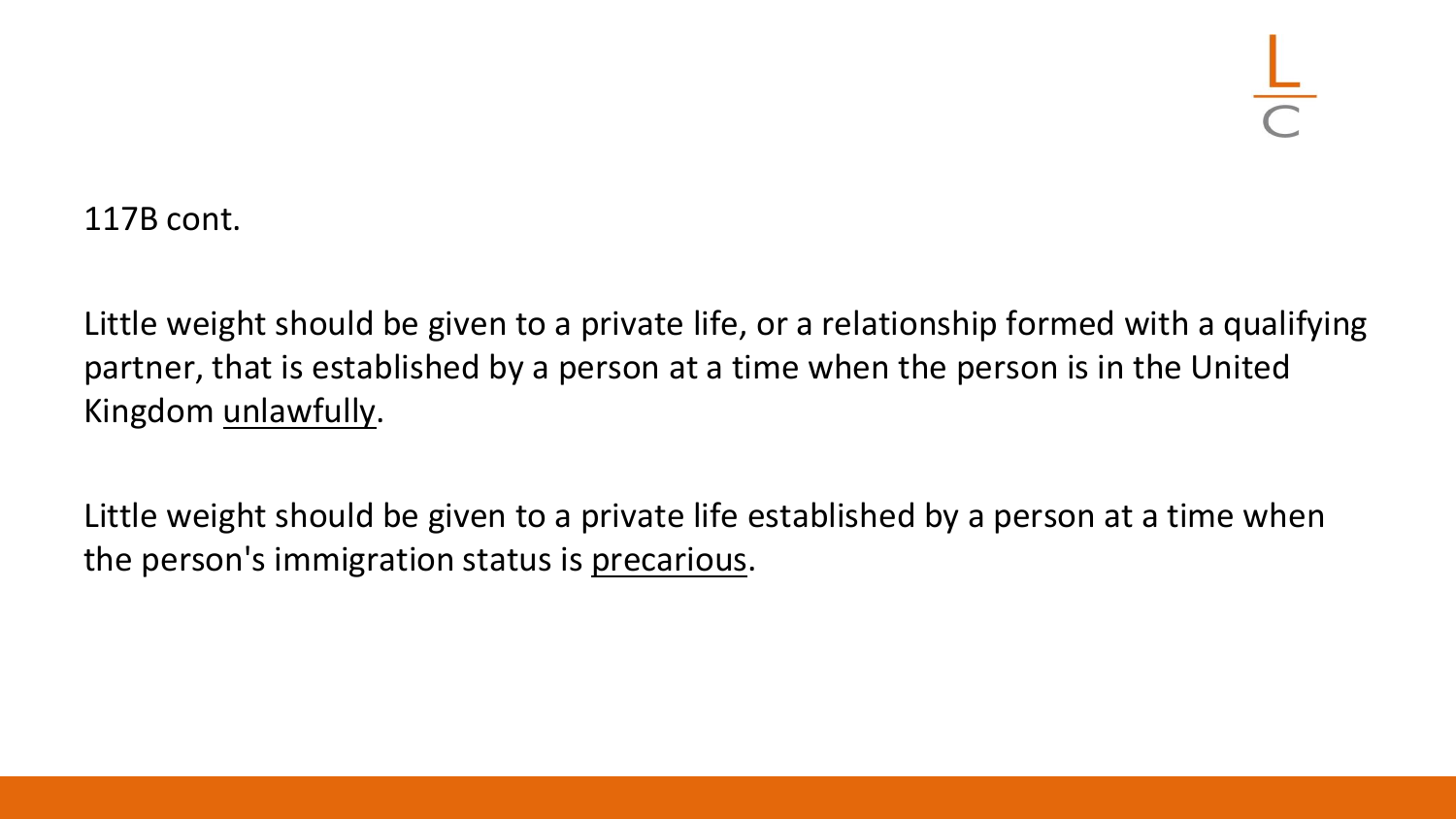117B cont.

In the case of a person who is not liable to deportation, the public interest does not require the person's removal where—

(a) the person has a genuine and subsisting parental relationship with a qualifying child, and

(b) it would not be reasonable to expect the child to leave the United Kingdom.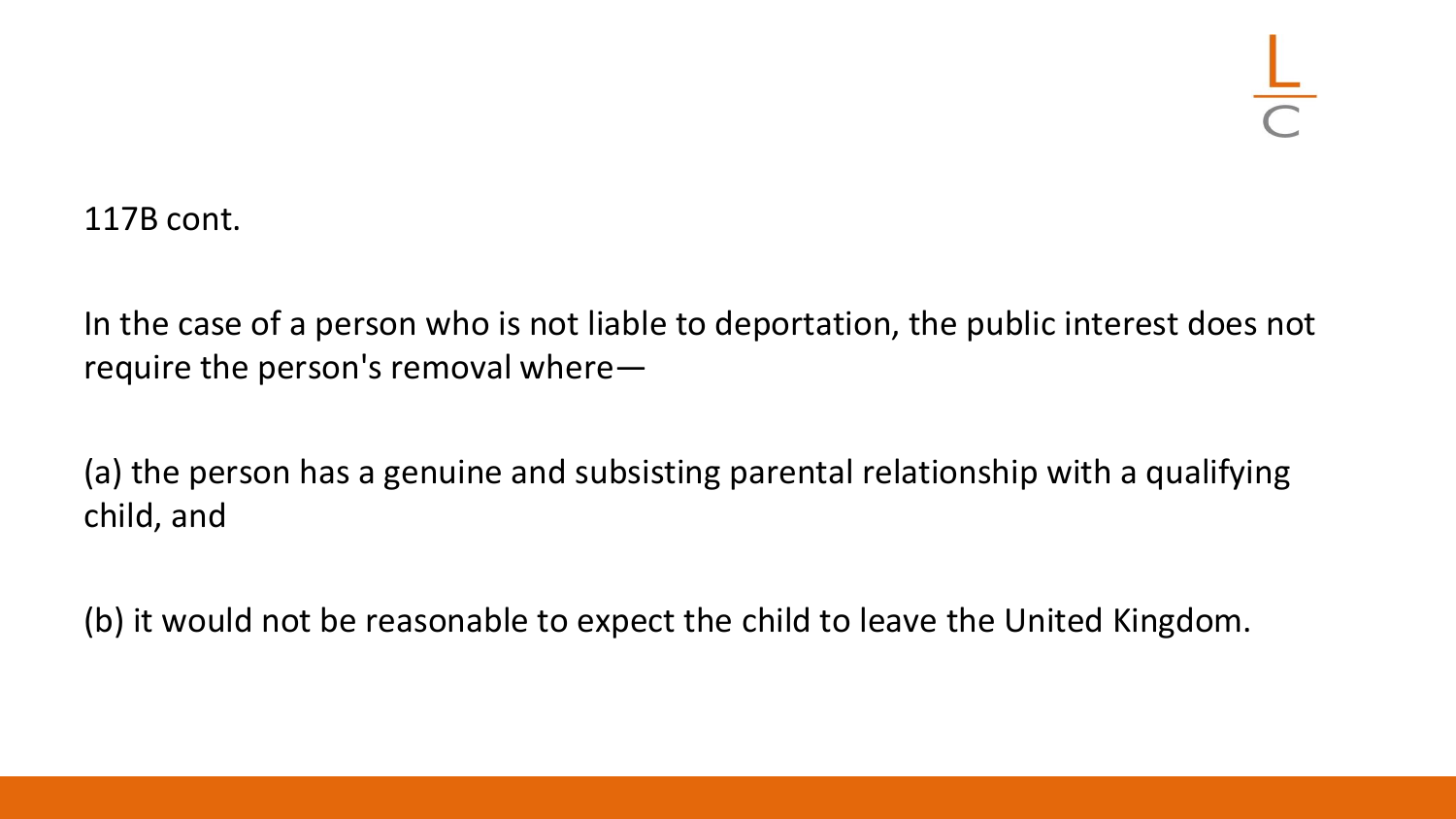Section 117C:

The deportation of foreign criminals is in the public interest.

The more serious the offence committed by a foreign criminal, the greater is the public interest in deportation of the criminal.

In the case of a foreign criminal ("C") who has not been sentenced to a period of imprisonment of four years or more, the public interest requires C's deportation unless Exception 1 or Exception 2 applies.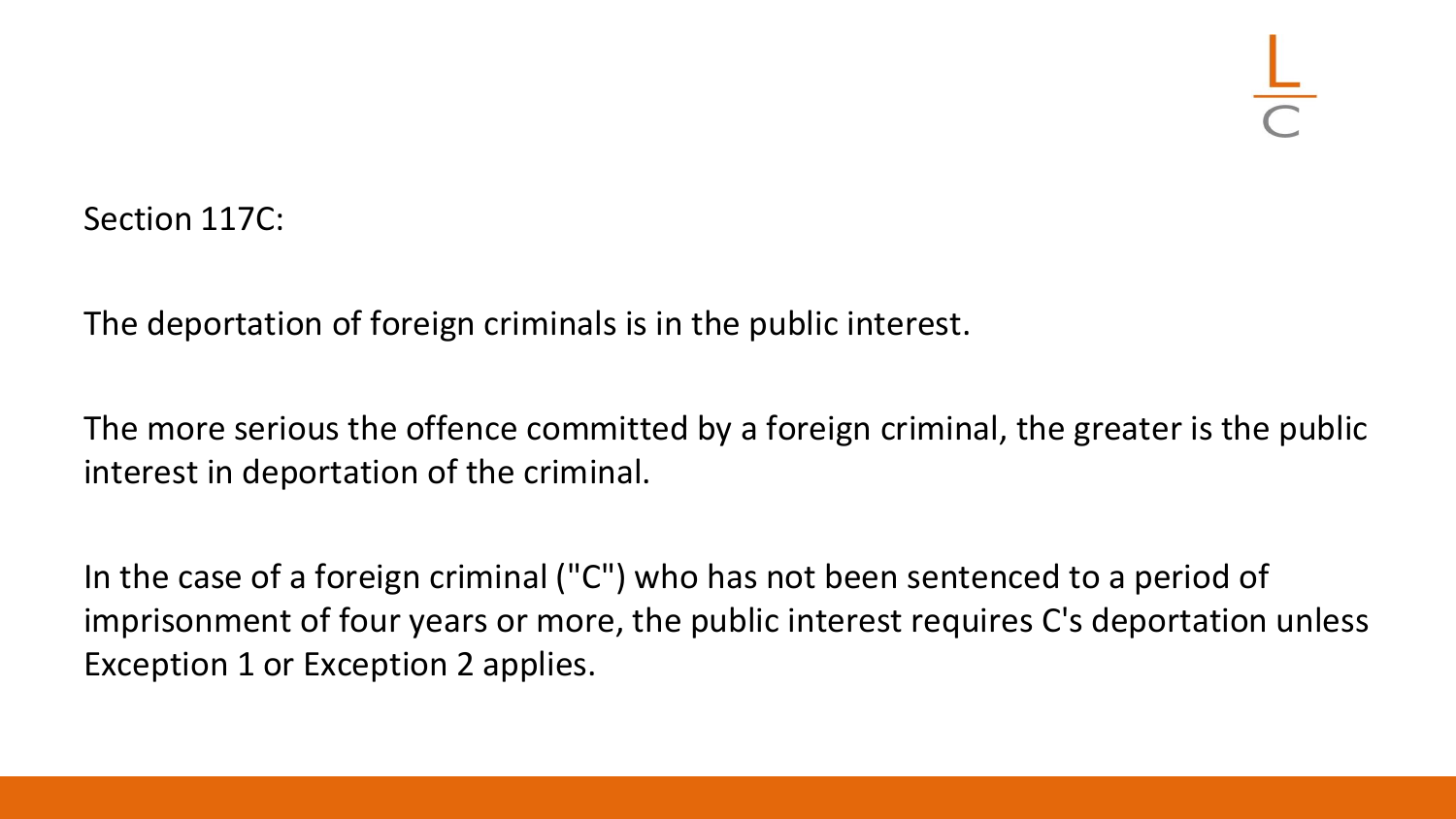- (4) Exception 1 applies where
- (a) C has been lawfully resident in the United Kingdom for most of C's life,
- (b) C is socially and culturally integrated in the United Kingdom, and

(c) there would be very significant obstacles to C's integration into the country to which C is proposed to be deported.

Exception 2 applies where C has a genuine and subsisting relationship with a qualifying partner, or a genuine and subsisting parental relationship with a qualifying child, and the effect of C's deportation on the partner or child would be unduly harsh.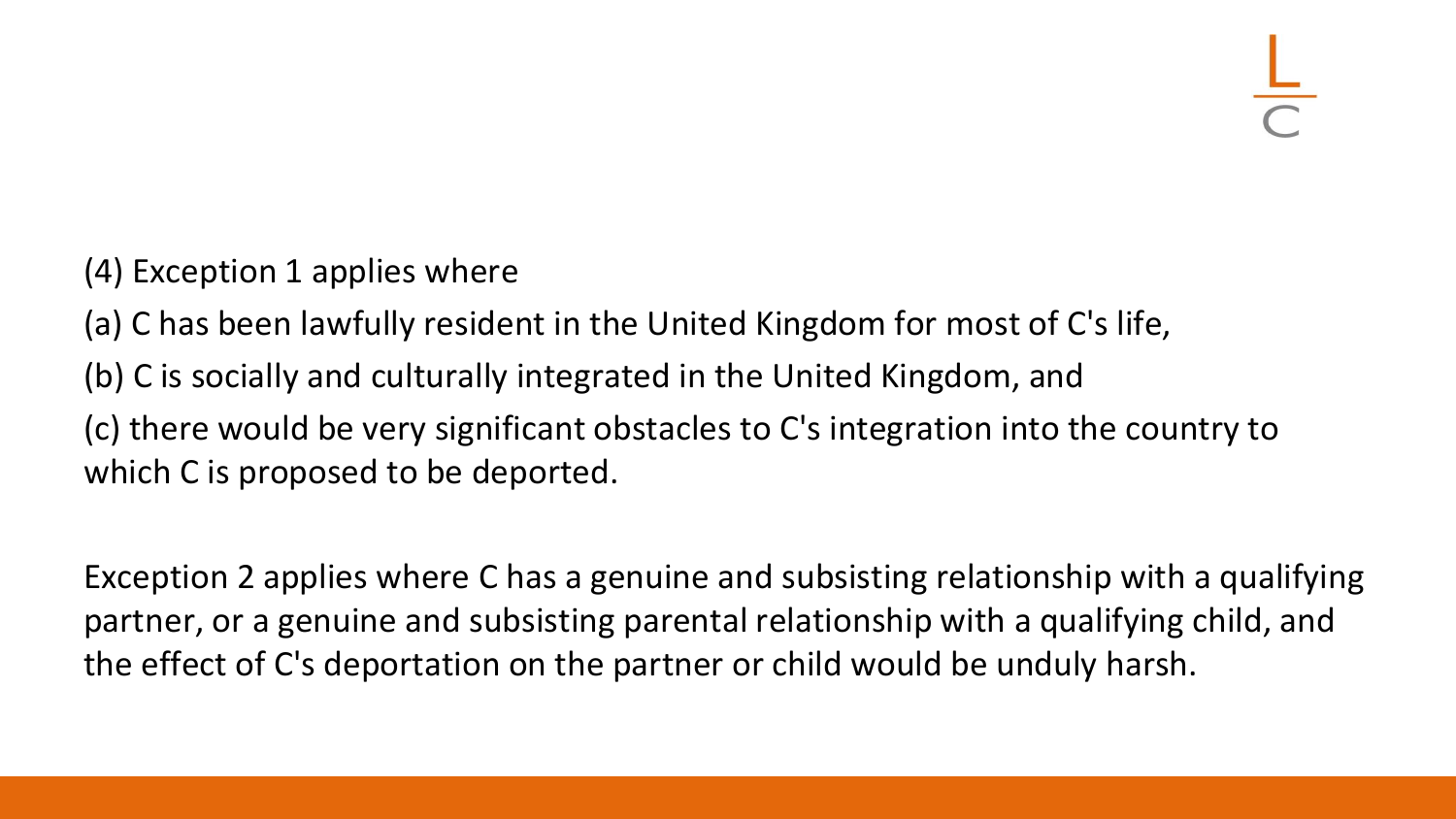117C cont.

(6) In the case of a foreign criminal who has been sentenced to a period of imprisonment of at least four years, the public interest requires deportation unless there are very compelling circumstances, over and above those described in Exceptions 1 and 2.

(7) The considerations in subsections (1) to (6) are to be taken into account where a court or tribunal is considering a decision to deport a foreign criminal only to the extent that the reason for the decision was the offence or offences for which the criminal has been convicted.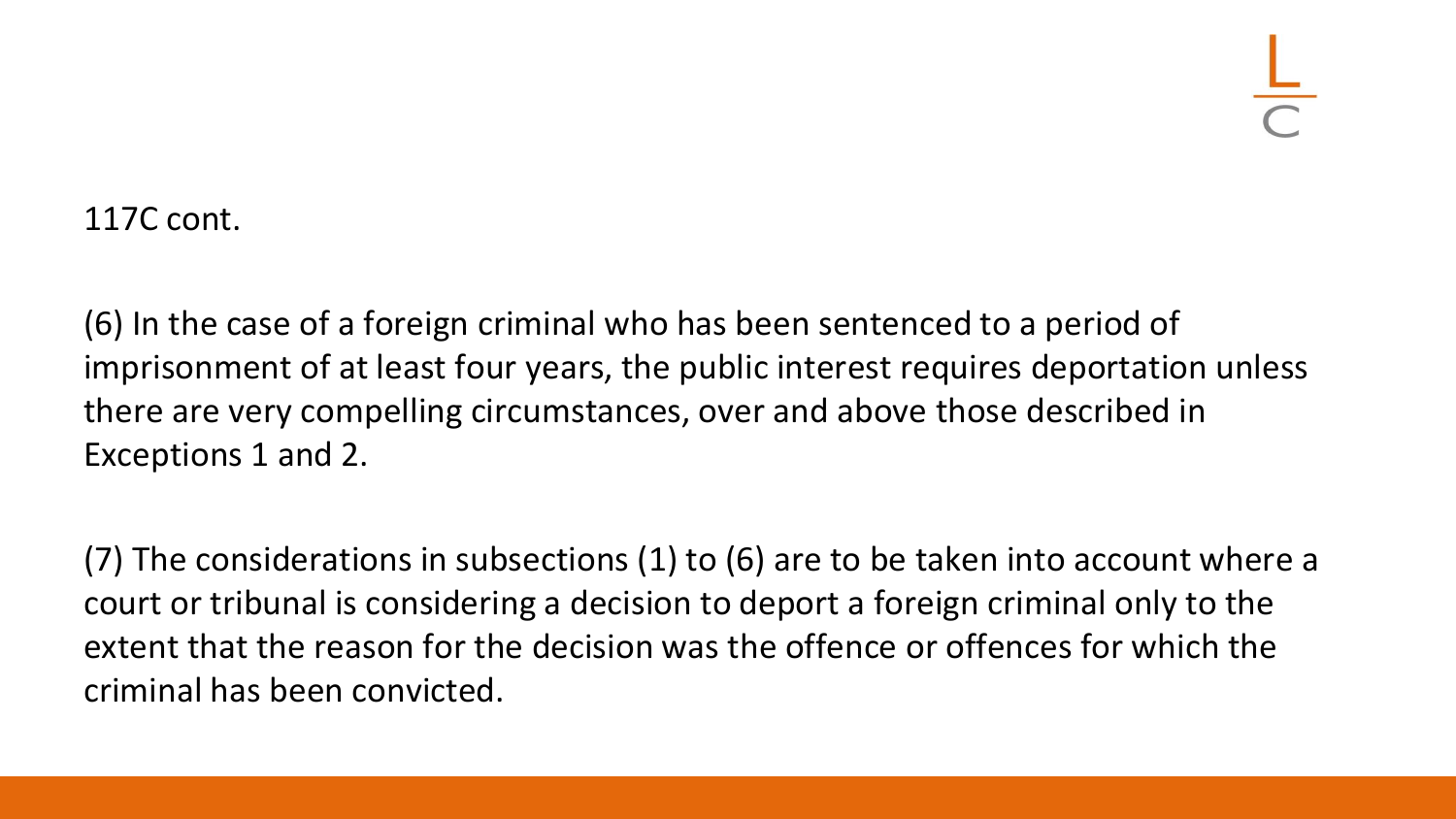## *Rhuppiah v Secretary of State for the Home Department* [2016] 1 WLR 4203

Supreme Court heard an appeal on 10 July 2018

- The meaning of precarious in s.117B(5) of the 2002 Act;
- The weight to be given to private life established at a time when the appellant's immigration status was precarious when conducting the balancing exercise under art.8; and
- The weight to be given to financial independence and proficiency in English when conducting the balancing exercise under art.8.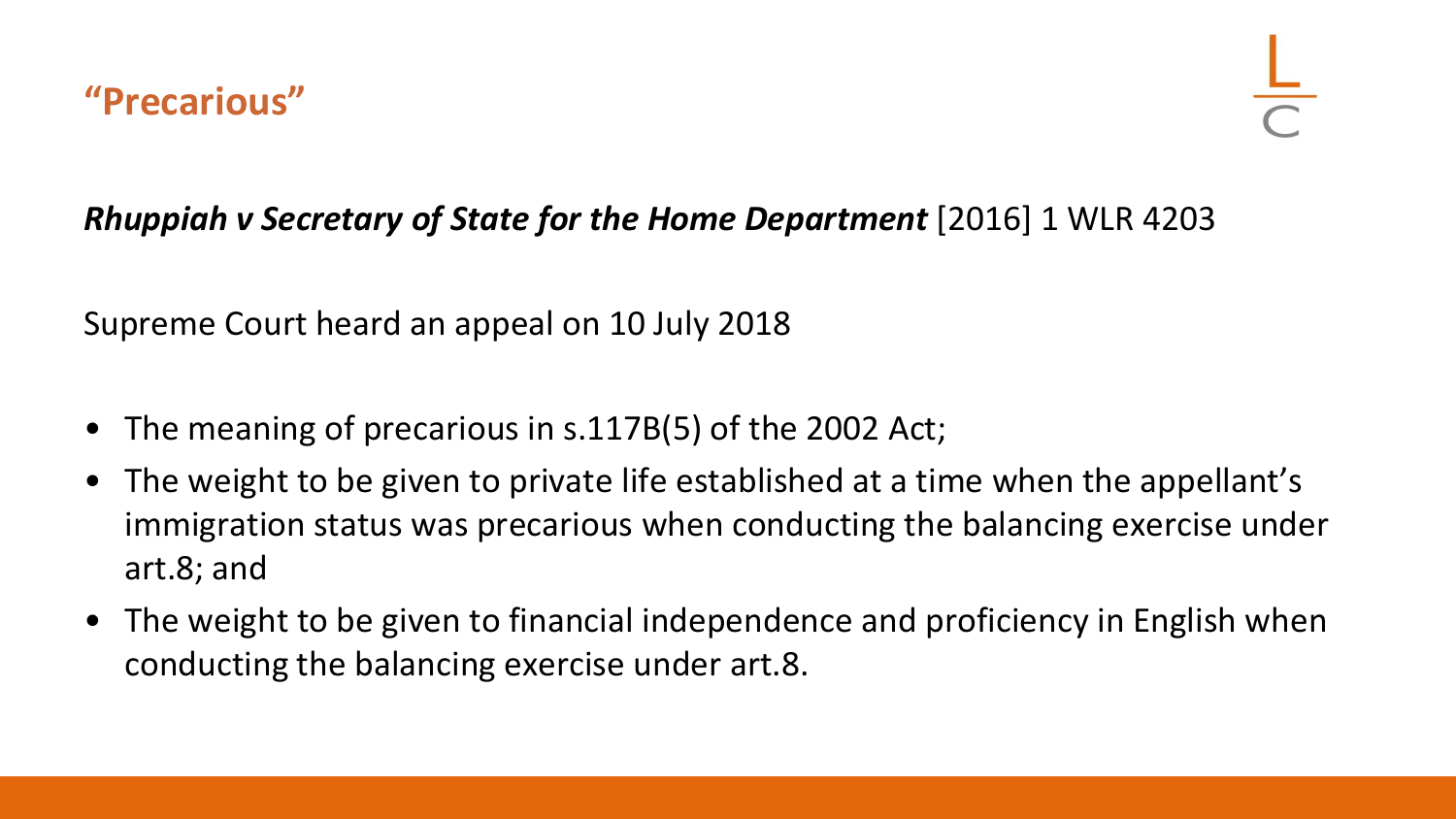- Appellant: a Tanzanian national in the UK from 1997 to 2010 on various grants of leave to remain as a student.
- Since 2010 she has been in the UK unlawfully , living with and caring for a friend. Her brother, sister-in-law and niece also live in the UK.
- Sought leave to remain outside the rules on the basis of Article 8.
- Applying the 2002 Act, the FTT held statute required it to give little weight to her private life as it was established whilst her immigration status was precarious. It also held that fluency in English and financial independence were neutral factors in the art.8 balancing exercise and that in any event she was not financially independent as she relied on others for lodging and maintenance.
- UT dismissed the appeal.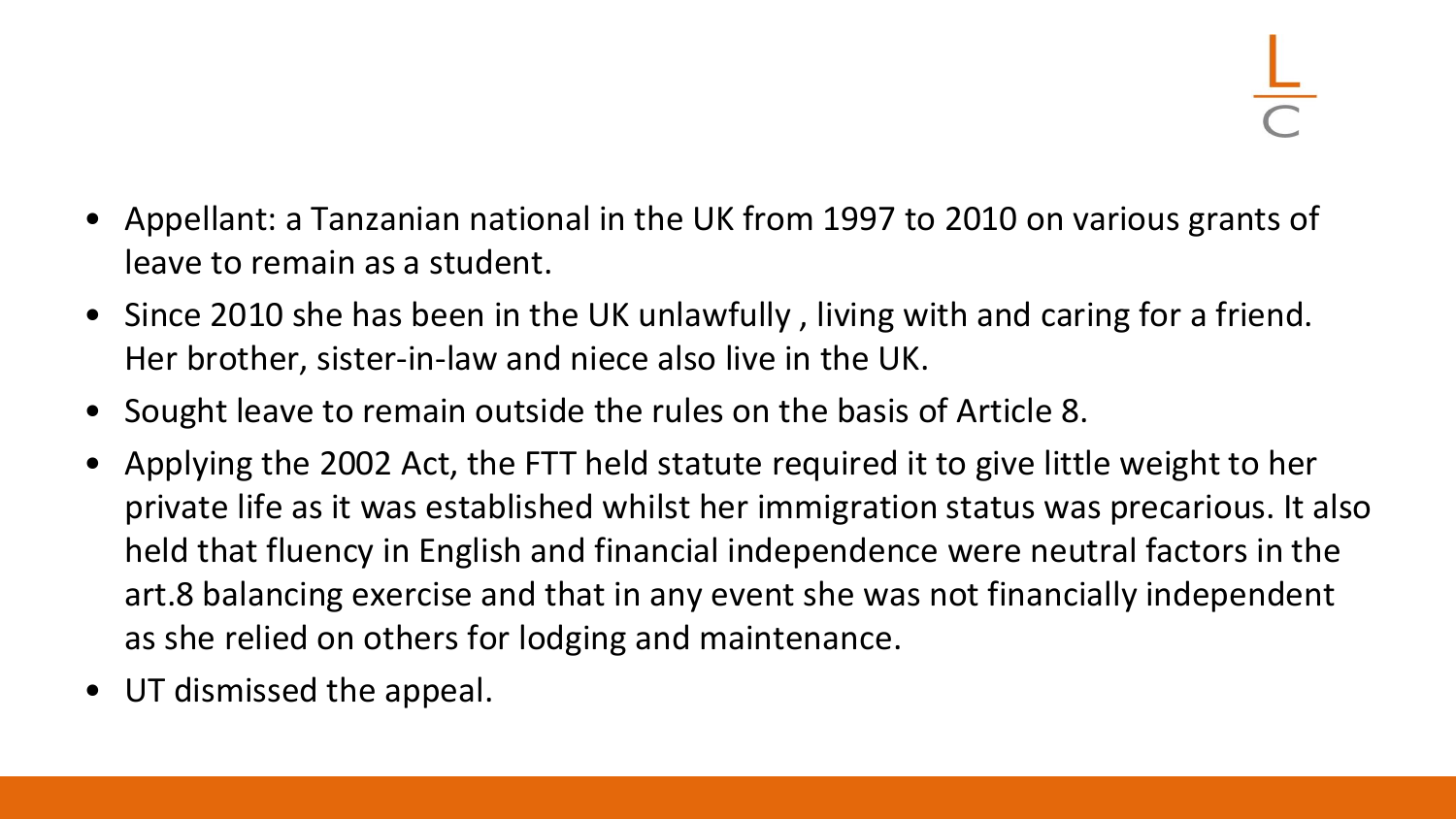Court of Appeal dismissed the appeal:

- A person who is granted leave to enter or remain for a limited period in order to complete a particular course of study has an immigration status which is precarious.
- The concept is distinct from an unlawful presence in the UK.
- Ability to speak English is a neutral factor.
- Financially independent does not mean "financially independent of the state".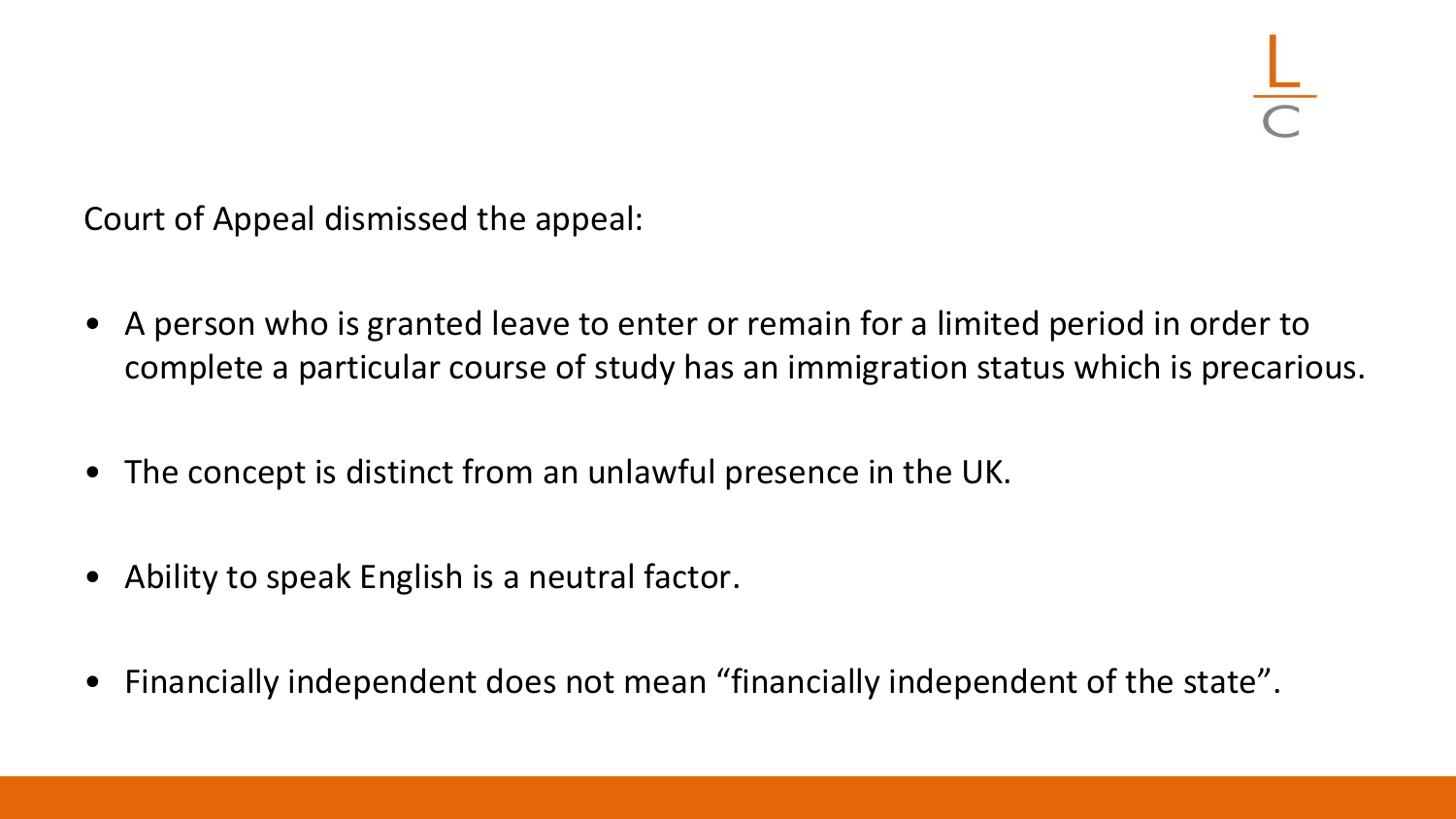### *KO (Nigeria) v Secretary of State for the Home Department* [2016] EWCA Civ 617

Previous position: *MAB (USA)* [2015] UKUT 435:

"*The phrase 'unduly harsh' … does not import a balancing exercise requiring the public interest to be weighed against the circumstances of the individual (whether child or partner of the deportee). The focus is solely upon an evaluation of the consequences and impact upon the individual concerned*."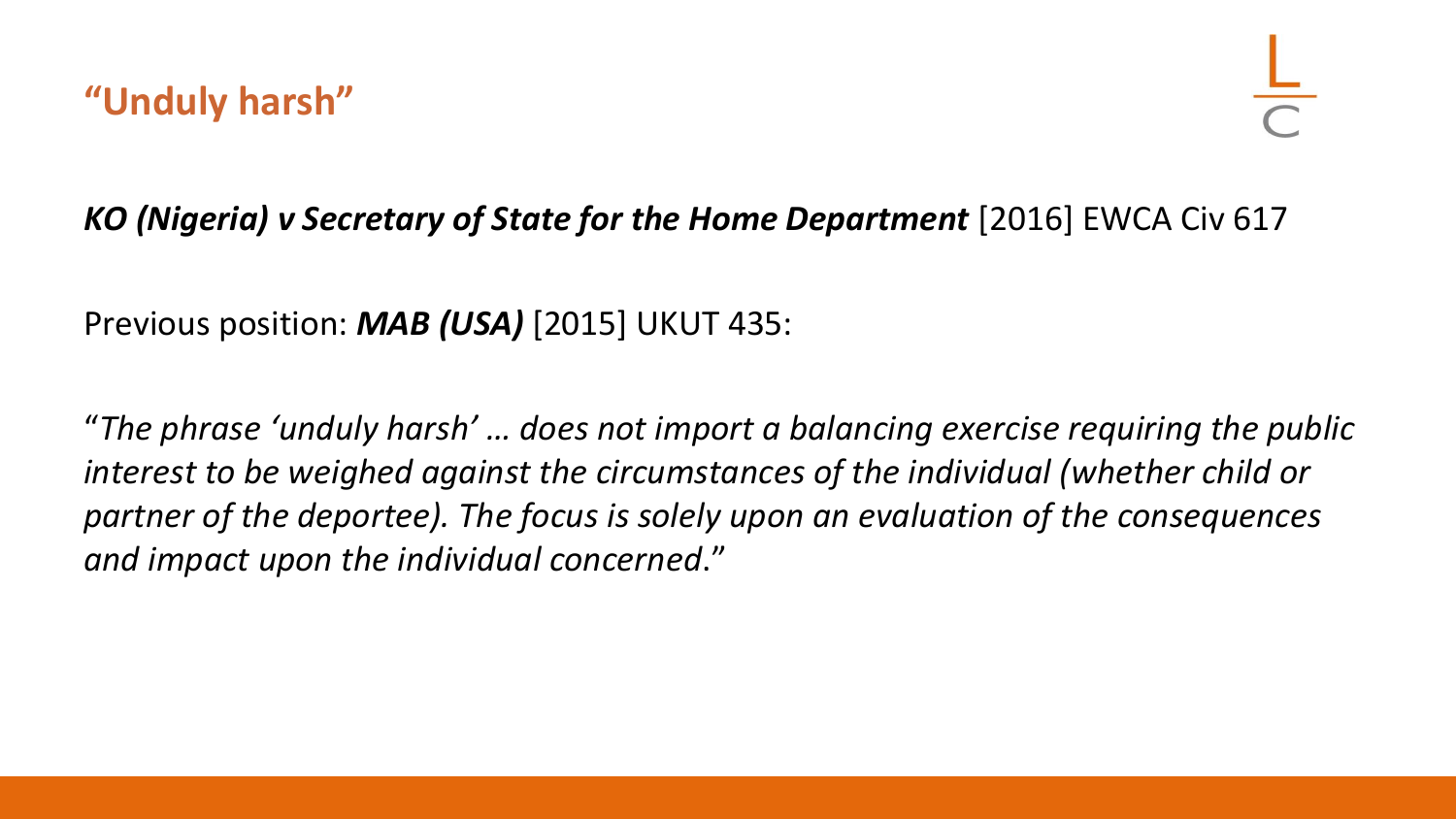Court of Appeal (Laws LJ) in *KO (Nigeria)*:

The context to the phrase invites emphasis on two factors:

- the public interest in the removal of foreign criminals and;
- the need for a proportionate assessment of any interference with Article 8 rights.

The more pressing the public interest in his removal, the harder it will be to show that the effect on his child or partner will be unduly harsh.

What is due or undue depends on all the circumstances, not merely the impact on the child or partner in the given case. In the present context relevant circumstances certainly include the criminal's immigration and criminal history.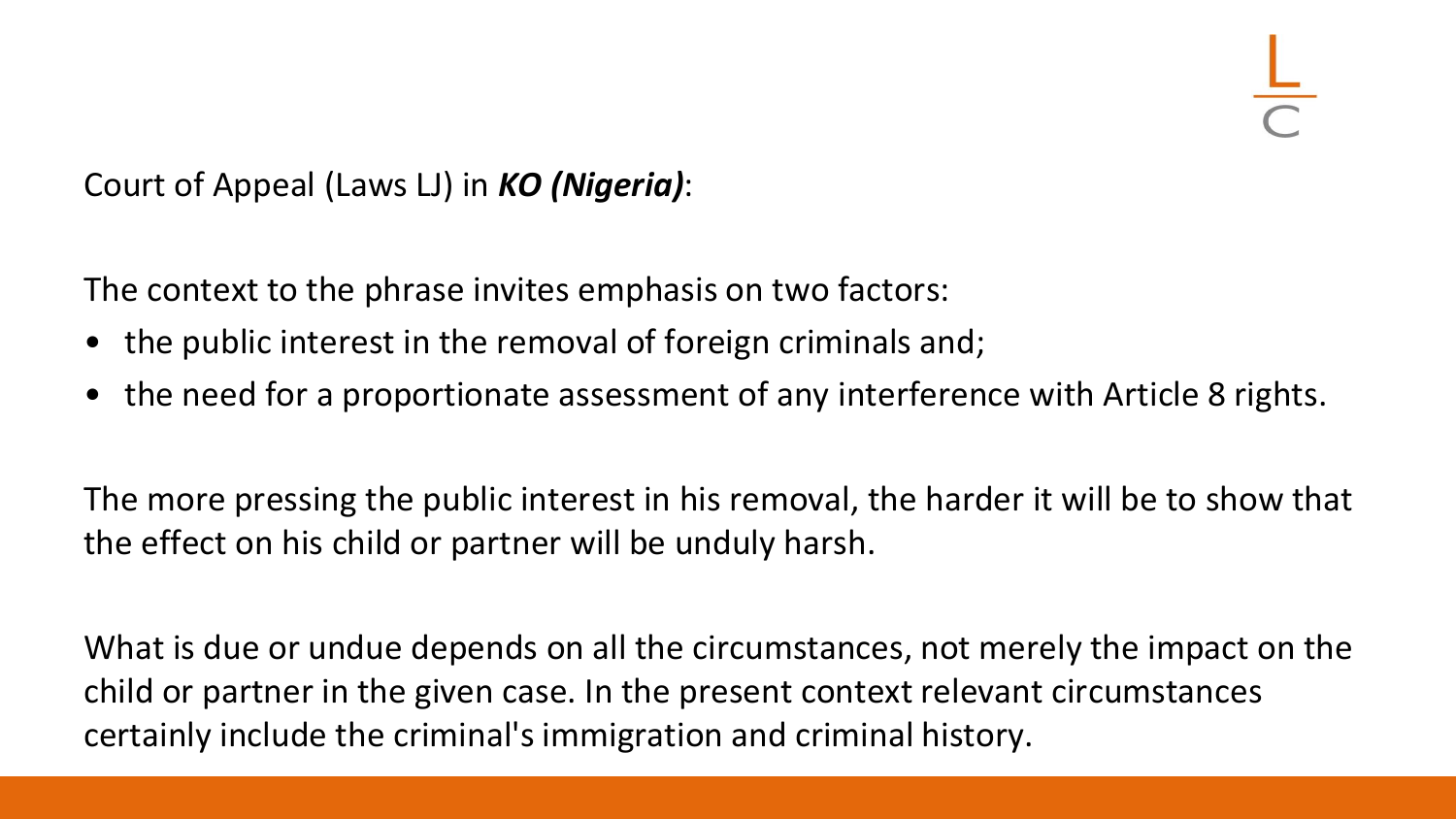Supreme Court heard an appeal against the decision in *KO (Nigeria)* on 17-18 April 2018, linked with another appeal - *IT (Jamaica) v The Secretary of State for the Home Department* [2016] EWCA Civ 932 - as well as a set of appeals concerning another phrase in the same statutory provisions …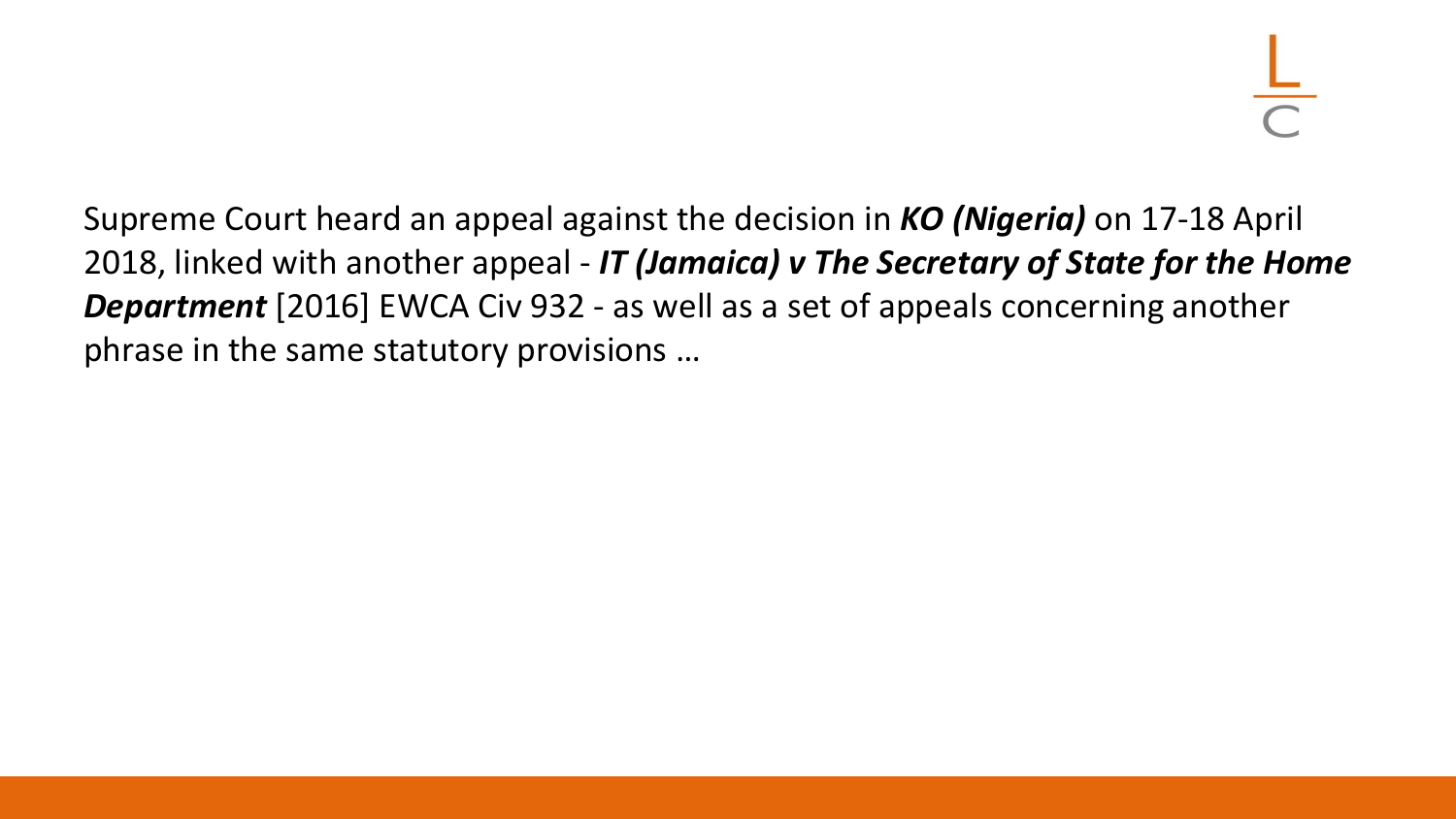**"Not reasonable to expect the child to leave the UK"**

# *MA (Pakistan) v Upper Tribunal (Immigration and Asylum Chamber)* [2016] EWCA Civ 705

The question is how the test of reasonableness in section 117B(6) should be applied when determining whether or not it is reasonable to remove a child from the UK once he or she has been resident here for seven years.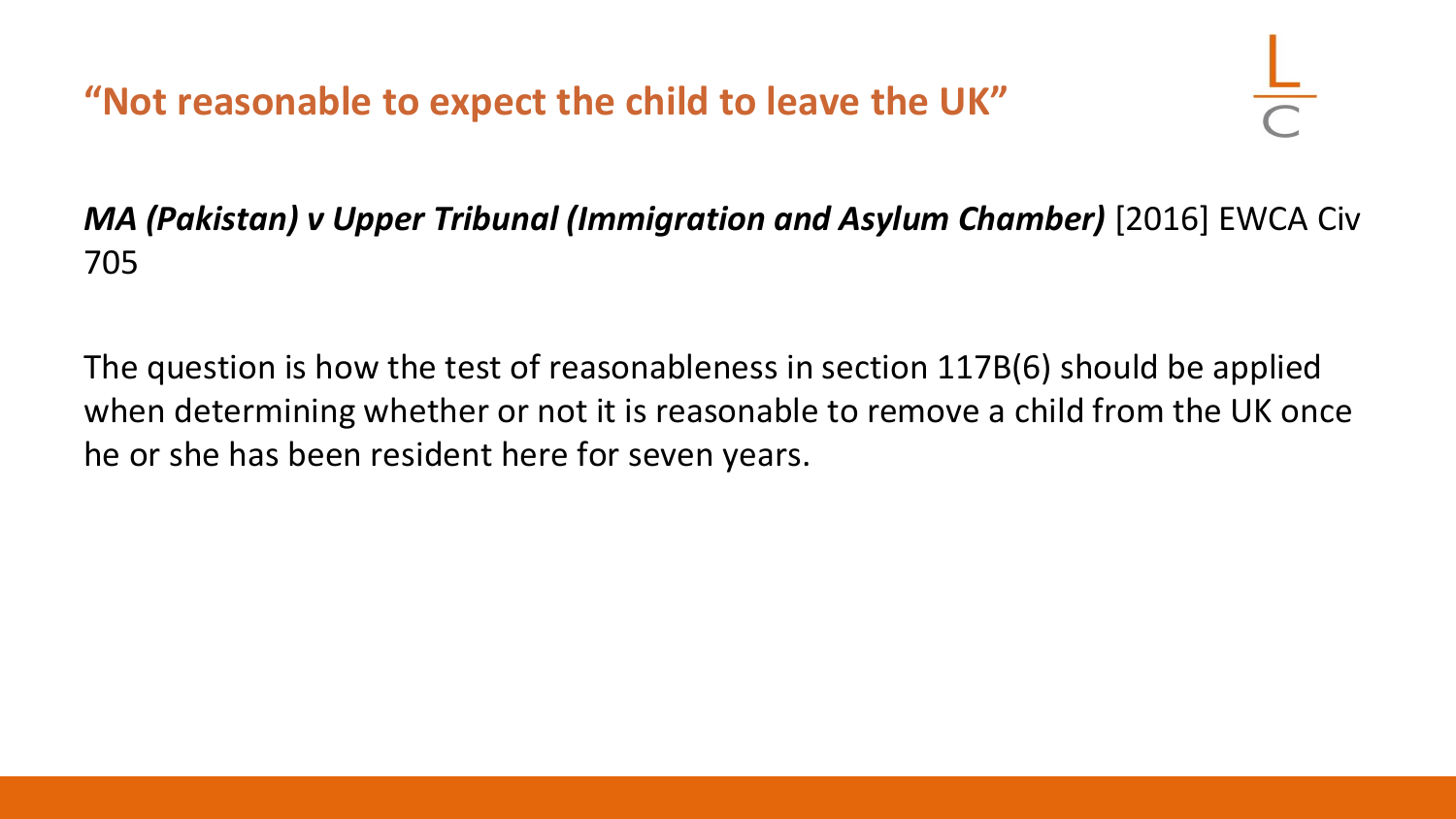Court of Appeal:

- relevant factors to be taken into consideration are not limited to those relating to the child but include all considerations bearing upon the public interest, including the conduct and immigration history of the child's parents.
- a finding that it was in the best interests of a child to remain in the United Kingdom did not necessarily entail that it would not be "reasonable" to expect that child to leave the United Kingdom, albeit the best interests of the child must be a primary consideration.
- Endorsed "unduly harsh" test in *KO (Nigeria)* at [45]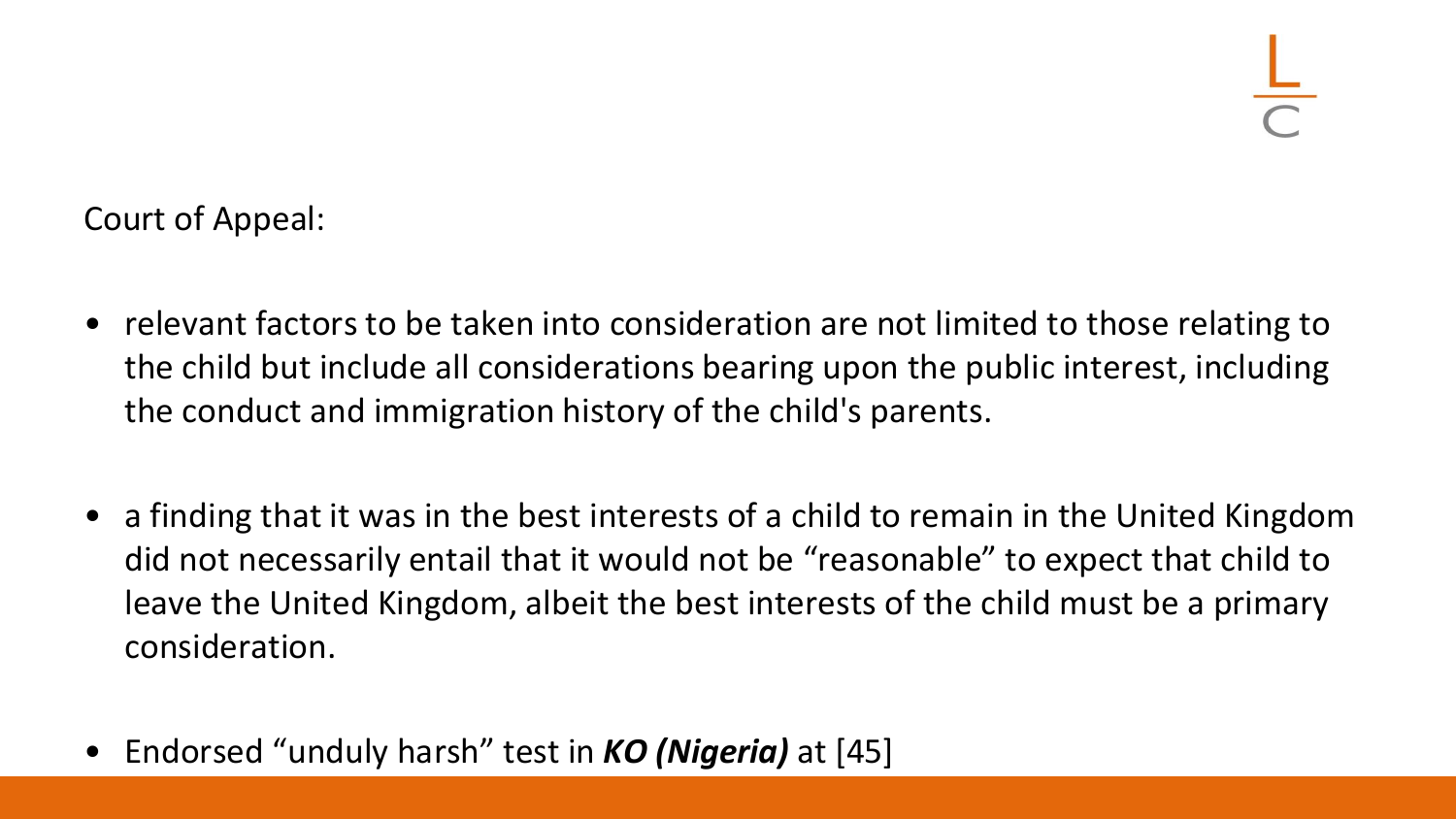### *Hesham Ali v Secretary of State for the Home Department* [2016] 1 W.L.R. 4799

Lord Reed at [53]:

"… the Rules are not law … and therefore do not govern the determination of appeals, other than appeals brought on the ground that the decision is not in accordance with the Rules … The policies adopted by the Secretary of State, and given effect by the Rules, are nevertheless a relevant and important consideration for tribunals determining appeals brought on Convention grounds, because they reflect the assessment of the general public interest made by the responsible minister and endorsed by Parliament. …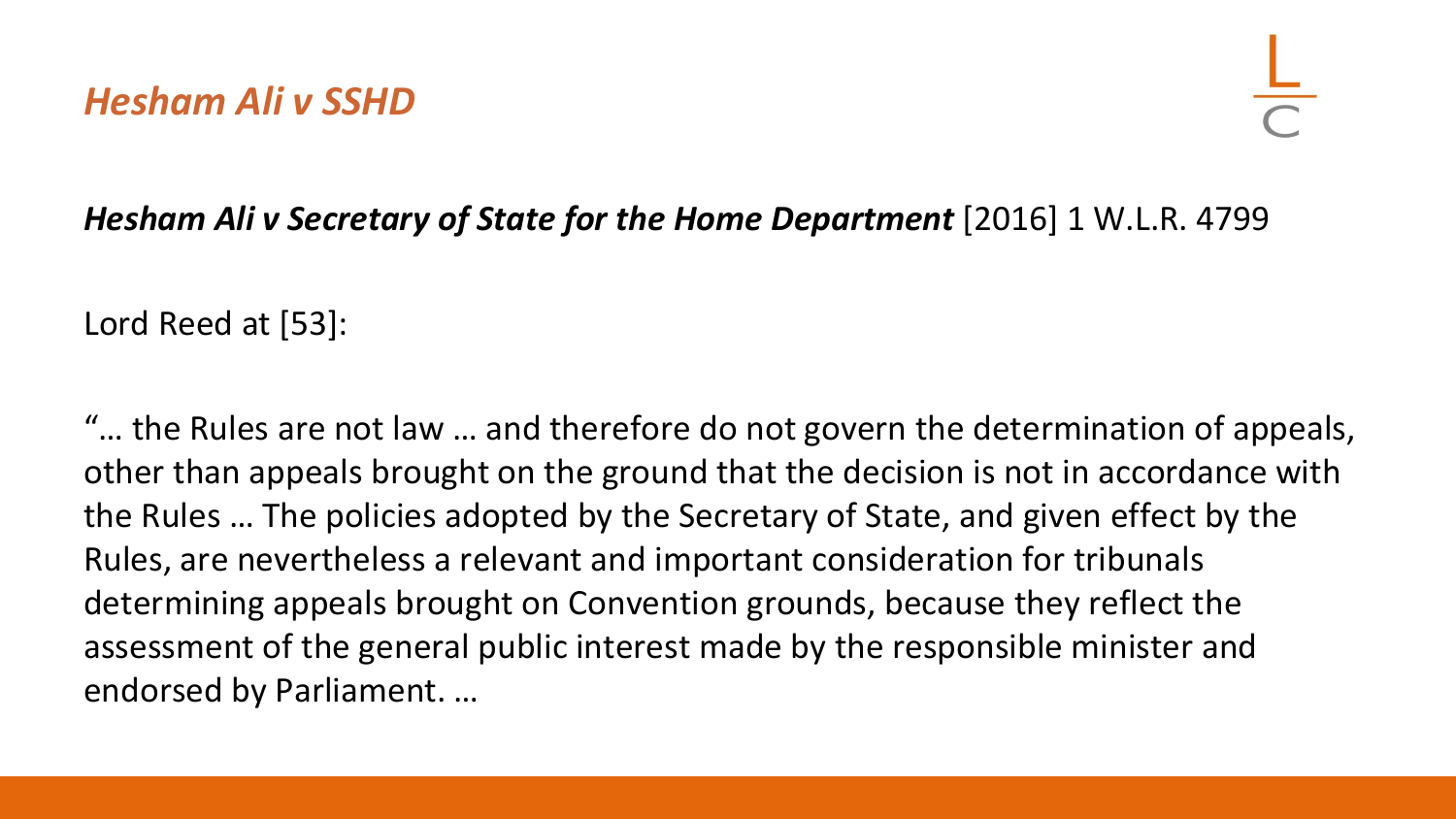"… In particular, tribunals should accord respect to the Secretary of State's assessment of the strength of the general public interest in the deportation of foreign offenders, and also consider all factors relevant to the specific case before them …. It remains for them to judge whether, on the facts as they have found them, and giving due weight to the strength of the public interest in deportation in the case before them, the factors brought into account on the other side lead to the conclusion that deportation would be disproportionate."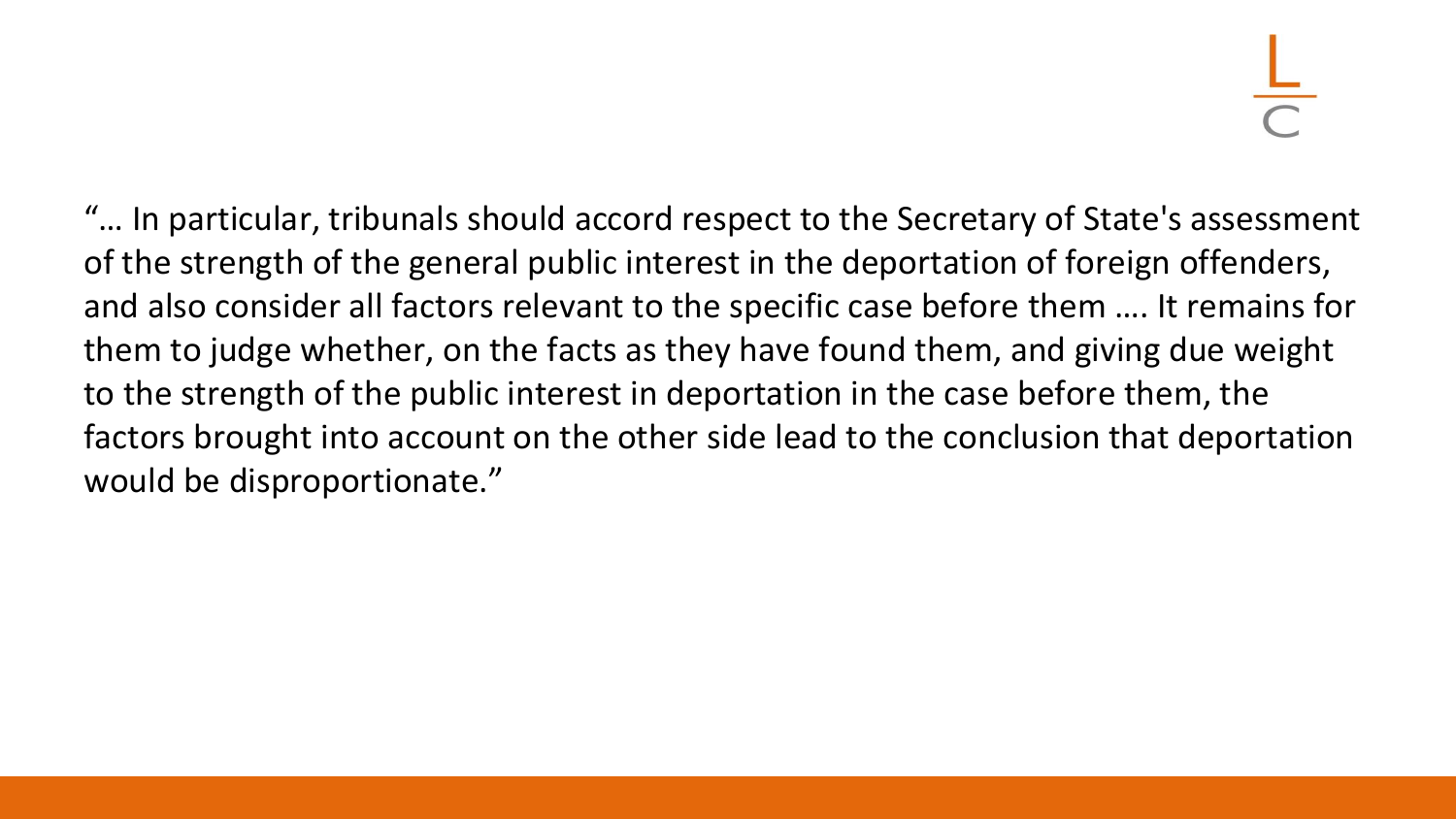The "balance sheet" approach – Lord Thomas LCJ in Hesham Ali at [82]-[83]

"82. … Judges should, after making their factual determinations, set out in clear and succinct terms their reasoning for the conclusion arrived at through balancing the necessary considerations in the light of the matters set out by Lord Reed JSC at paras 37–38, 46 and 50. It should generally not be necessary to refer to any further authority in cases involving the deportation of foreign offenders.

83. One way of structuring such a judgment would be to follow what has become known as the "balance sheet" approach. After the judge has found the facts, the judge would set out each of the "pros" and "cons" in what has been described as a "balance sheet" and then set out reasoned conclusions as to whether the countervailing factors outweigh the importance attached to the public interest in the deportation of foreign offenders."